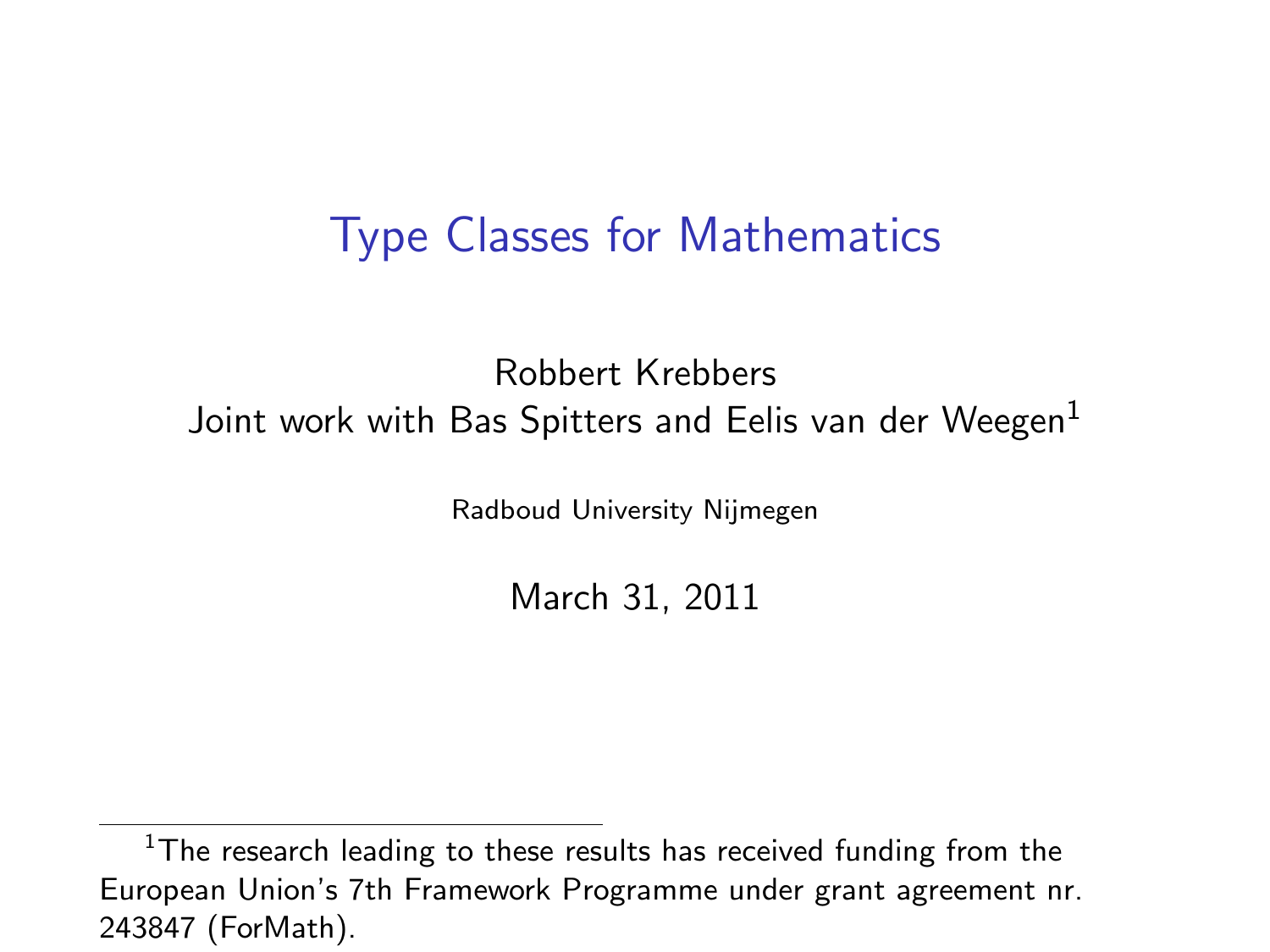# Goal

Build theory and programs on top of abstract interfaces instead of concrete implementations.

- $\blacktriangleright$  Cleaner.
- $\blacktriangleright$  Mathematically sound.
- $\blacktriangleright$  Can swap implementations.

For example:

 $\triangleright$  Real number arithmetic based on an abstract interface for underlying dense ring.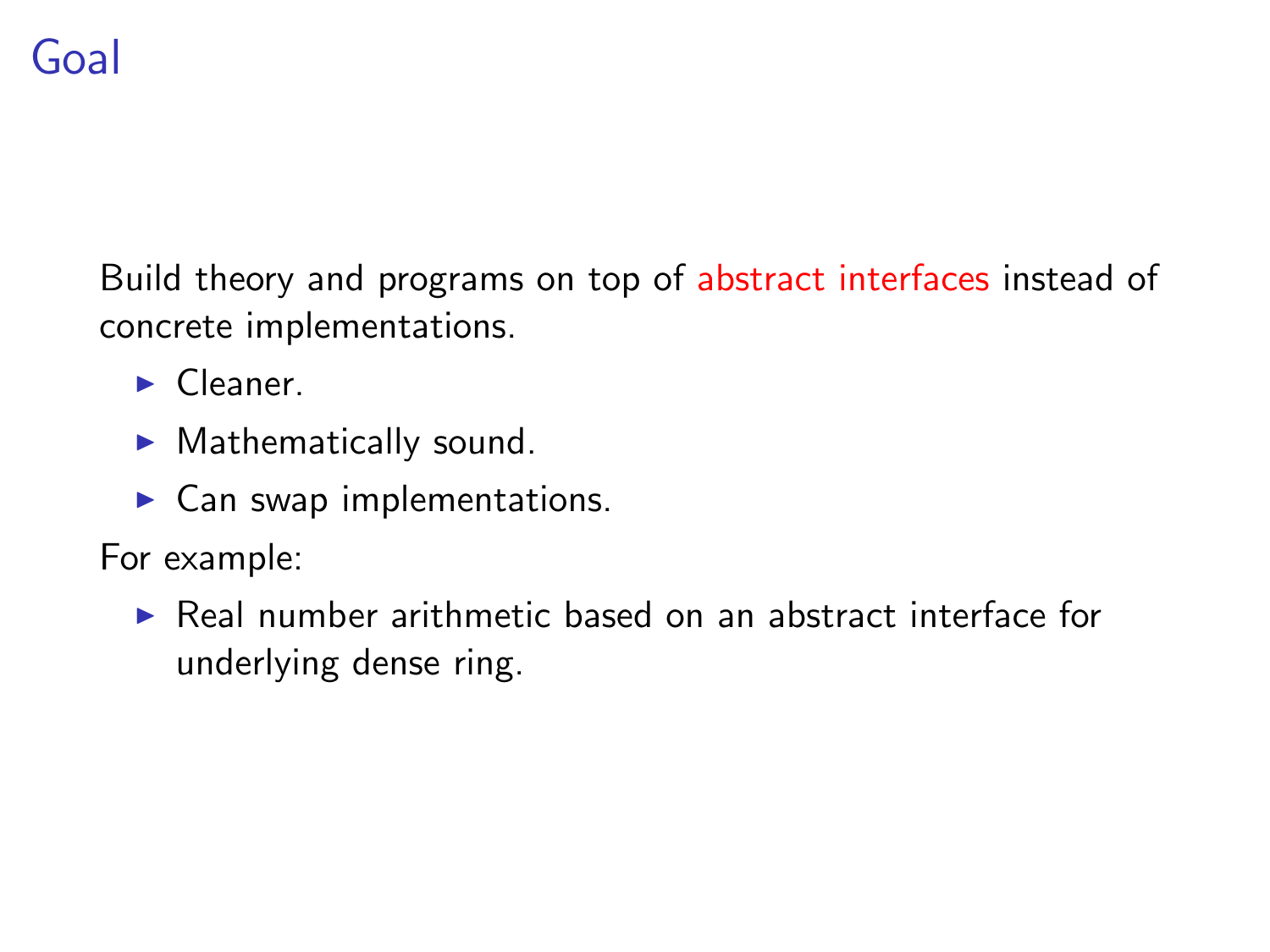### Interfaces for mathematical structures

We need solid interfaces for:

- Algebraic hierarchy (groups, rings, fields,  $\dots$ )
- $\blacktriangleright$  Relations, orders, ...
- $\triangleright$  Categories, functors, universal algebra, ...
- $\blacktriangleright$  Numbers: N, Z, Q, ...
- $\triangleright$  Operations, ...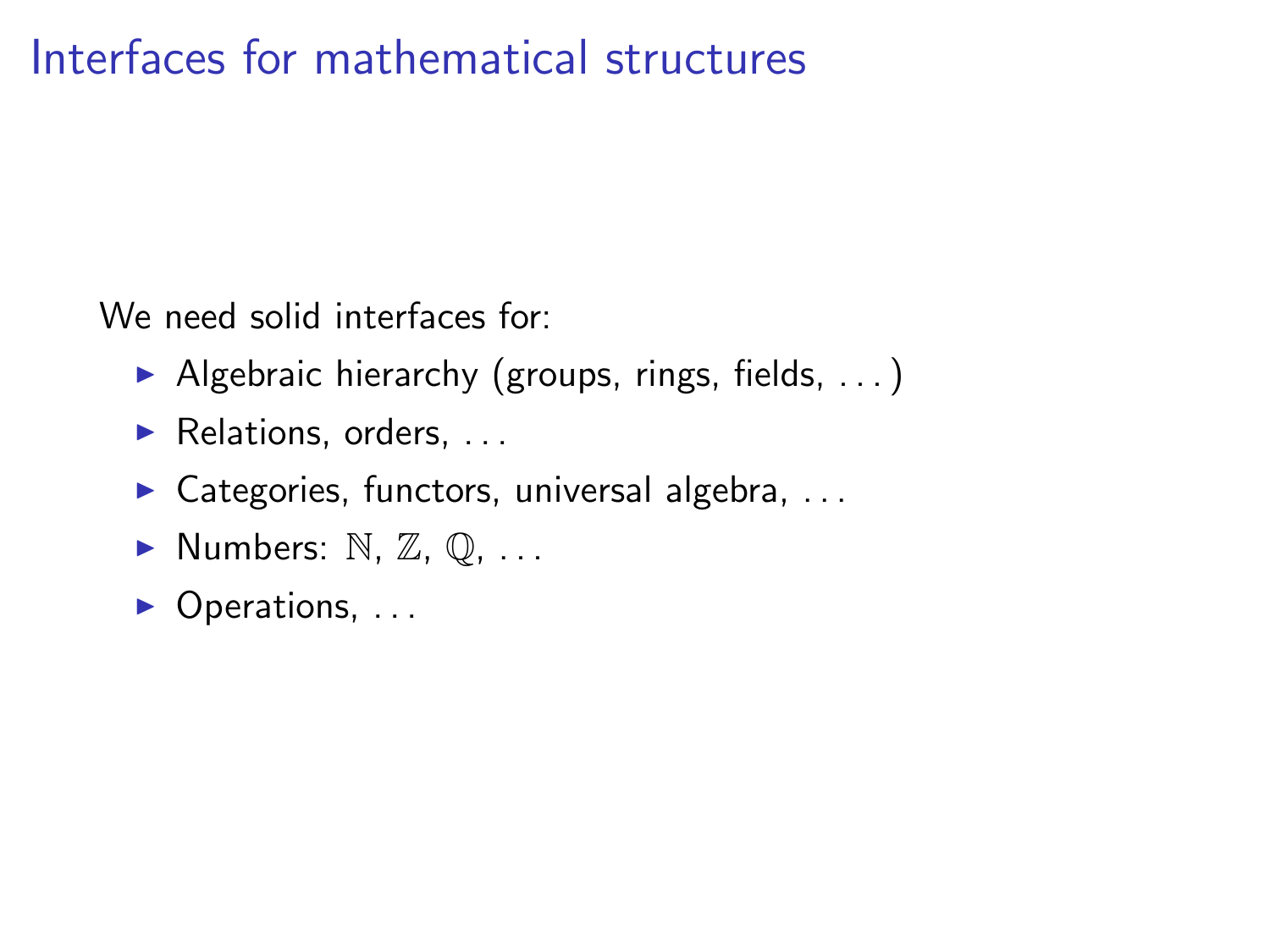### Interfaces for mathematical structures

Engineering challenges:

- $\blacktriangleright$  Structure inference
- $\blacktriangleright$  Multiple inheritance/sharing.
- $\triangleright$  Convenient algebraic manipulation (e.g. rewriting).
- $\blacktriangleright$  Idiomatic use of names and notations.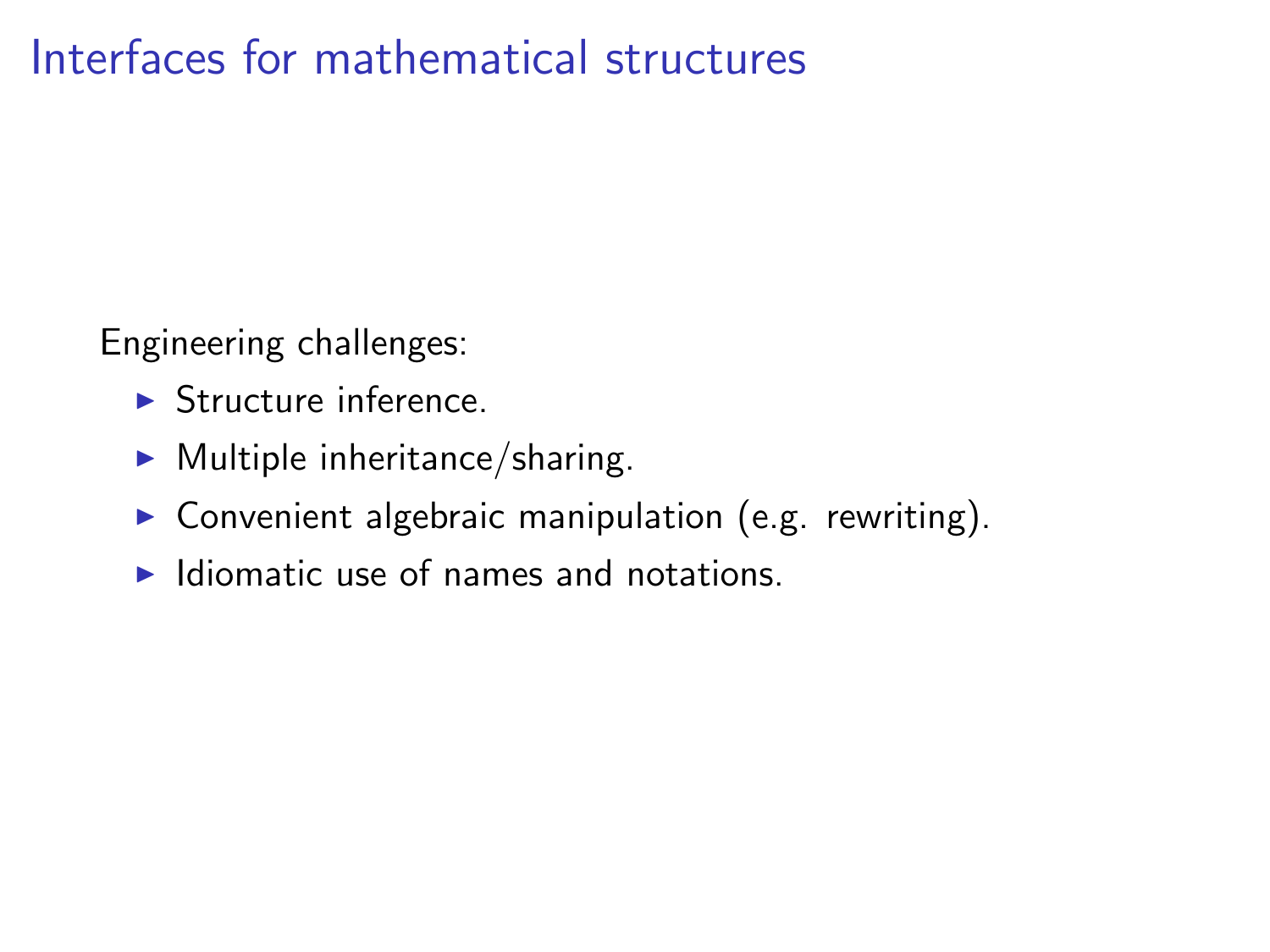# Solutions in Co<sub>Q</sub>

Existing solutions:

- $\blacktriangleright$  Dependent records
- $\blacktriangleright$  Packed classes (SSREFLECT)
- $\blacktriangleright$  Modules

New solution: use type classes!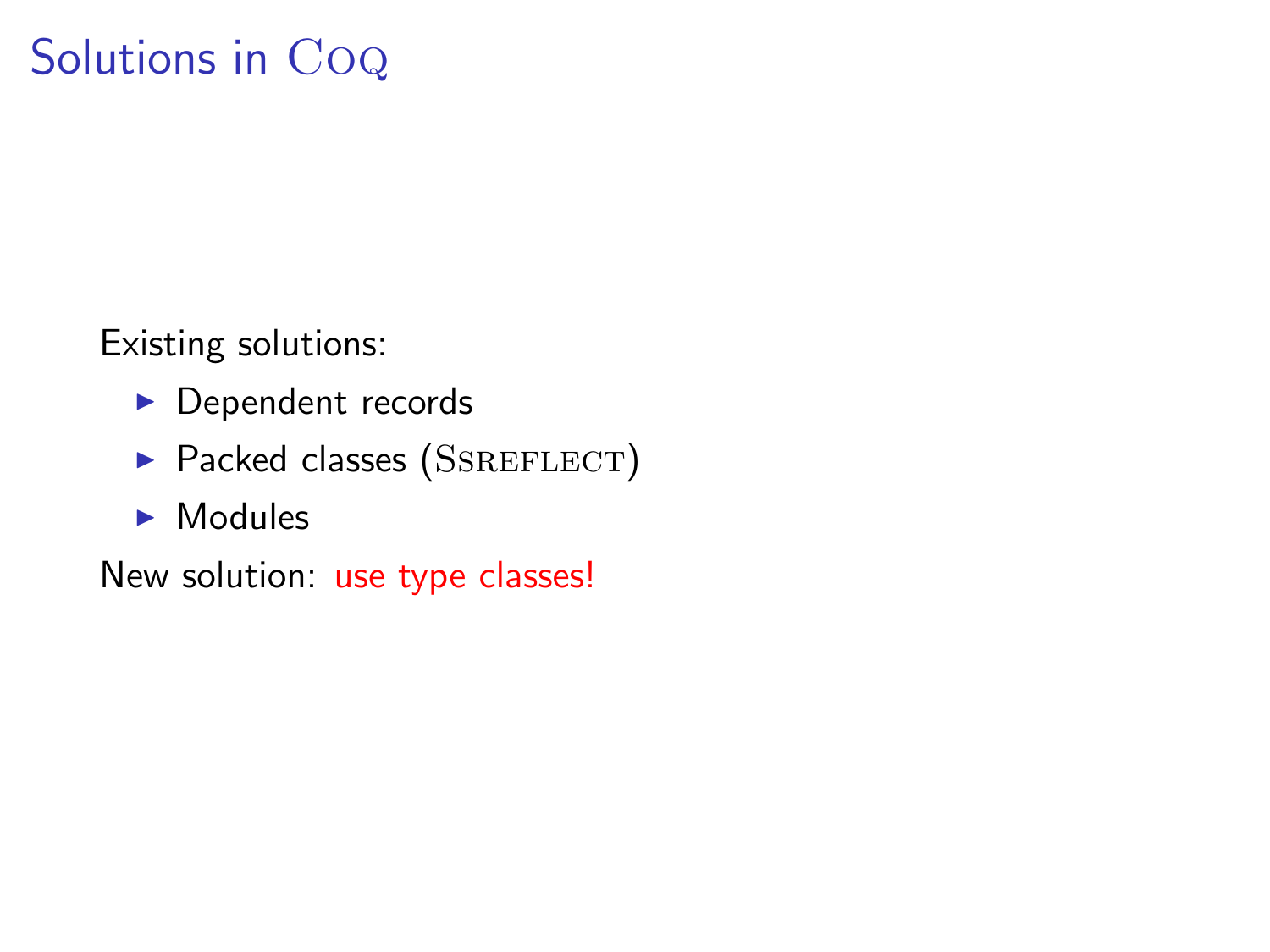Definition reflexive  ${A: Type}$   $(R: A \rightarrow A \rightarrow Prop)$ : Prop :=  $\forall$  a, R a a. Flexible in theory, inconvenient in practice:

- $\blacktriangleright$  Nothing to bind notations to
- $\blacktriangleright$  Declaring/passing inconvenient
- $\triangleright$  No structure inference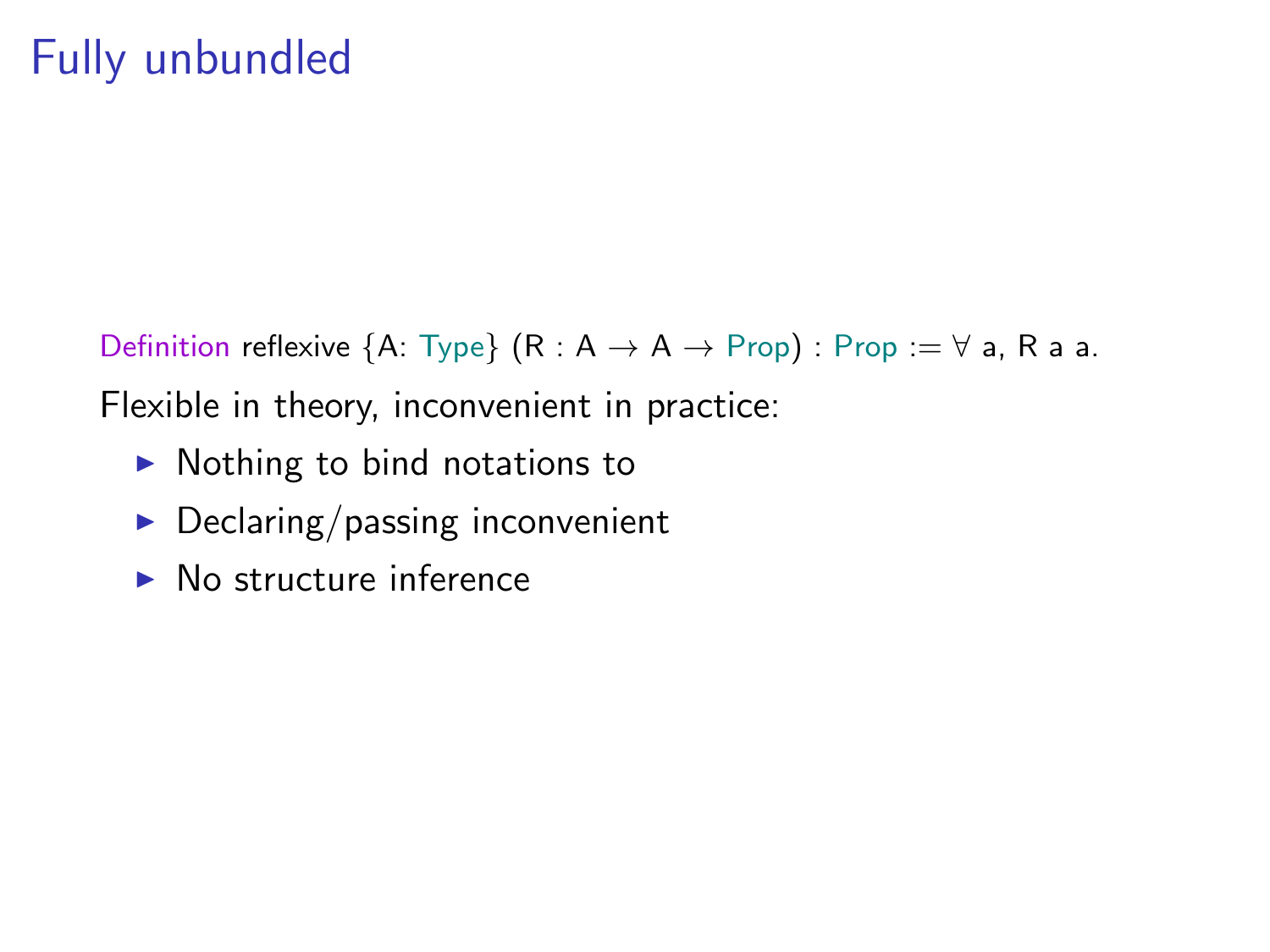# Fully bundled

```
Record SemiGroup : Type := {
sg_{car} : > Setoid ;
sg\_op : sg\_car \rightarrow sg\_car \rightarrow sg\_car;
sg_proper : Proper ((=) \implies (=) \implies (=)) sg_op;
sg_ass : \forall x y z, sg_op x (sg_op y z) = sg_op (sg_op x y) z) }
```
Problems:

- ▶ Prevents sharing, e.g. group together two CommutativeMonoids to create a SemiRing.
- $\triangleright$  Multiple inheritance (diamond problem).
- $\blacktriangleright$  Long projection paths.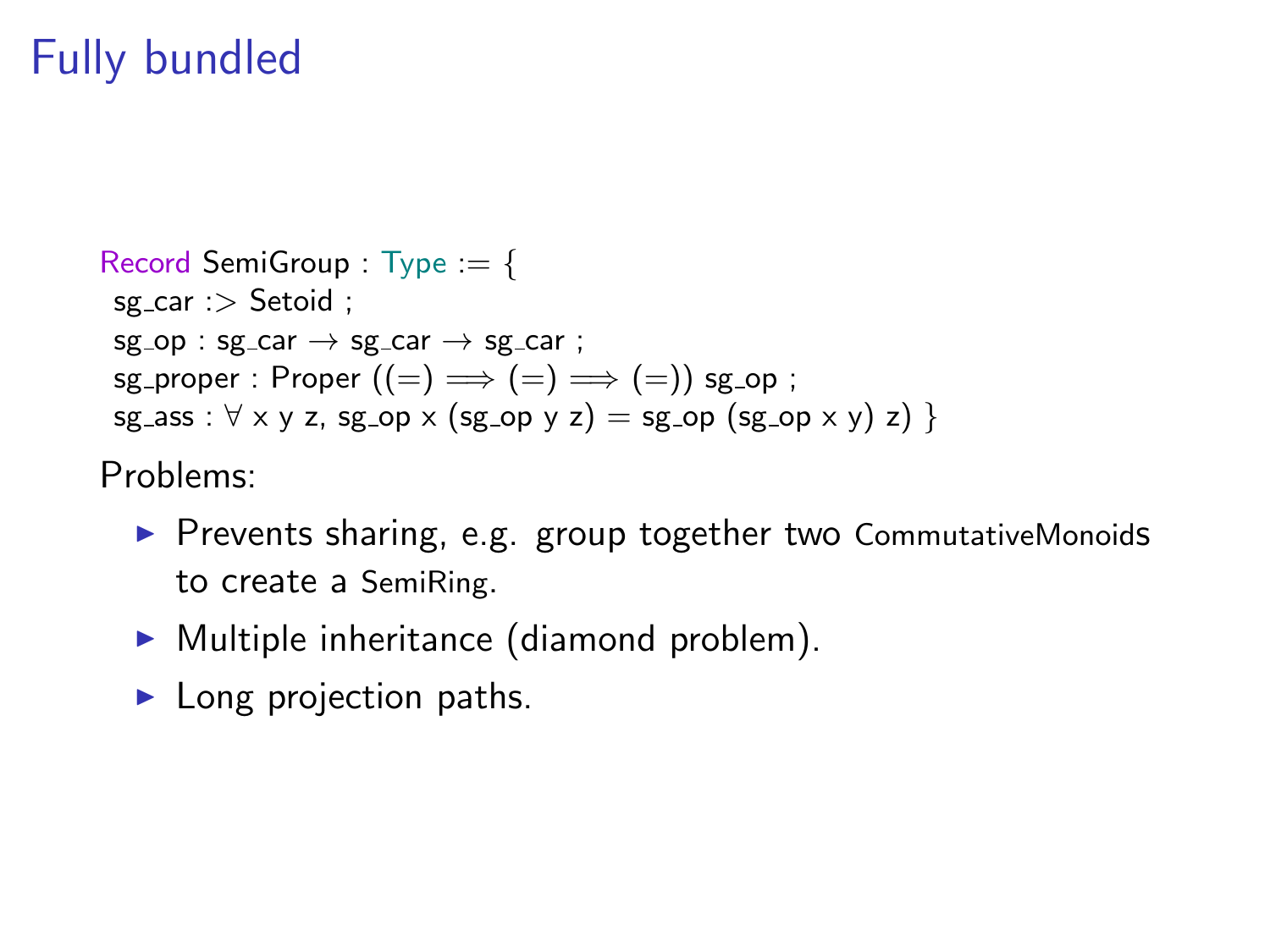# Unbundled using type classes

```
Class Equiv A := equiv: relation A.
Infix "=" := equiv: type_scope.
Class RingPlus A := ring_plus: A \rightarrow A \rightarrow A.
Infix " +" := ring_plus.
```

```
Class SemiRing A \{e : Equiv A\} \{plus RingPlus A\}{ mult: RingMult A{ } {zero: RingZero A{ } {one: RingOne A{ } : Prop := {
 semiring_mult_monoid :> @CommutativeMonoid A e mult one ;
 semiring plus monoid :> @CommutativeMonoid A e plus zero ;
 semiring_distr :> Distribute (*.) (+);
 semiring_left_absorb :> LeftAbsorb (.*.) 0 }.
```
Changes:

- 1. Make SemiRing a type class ("predicate class").
- 2. Use operational type classes for relations and operations.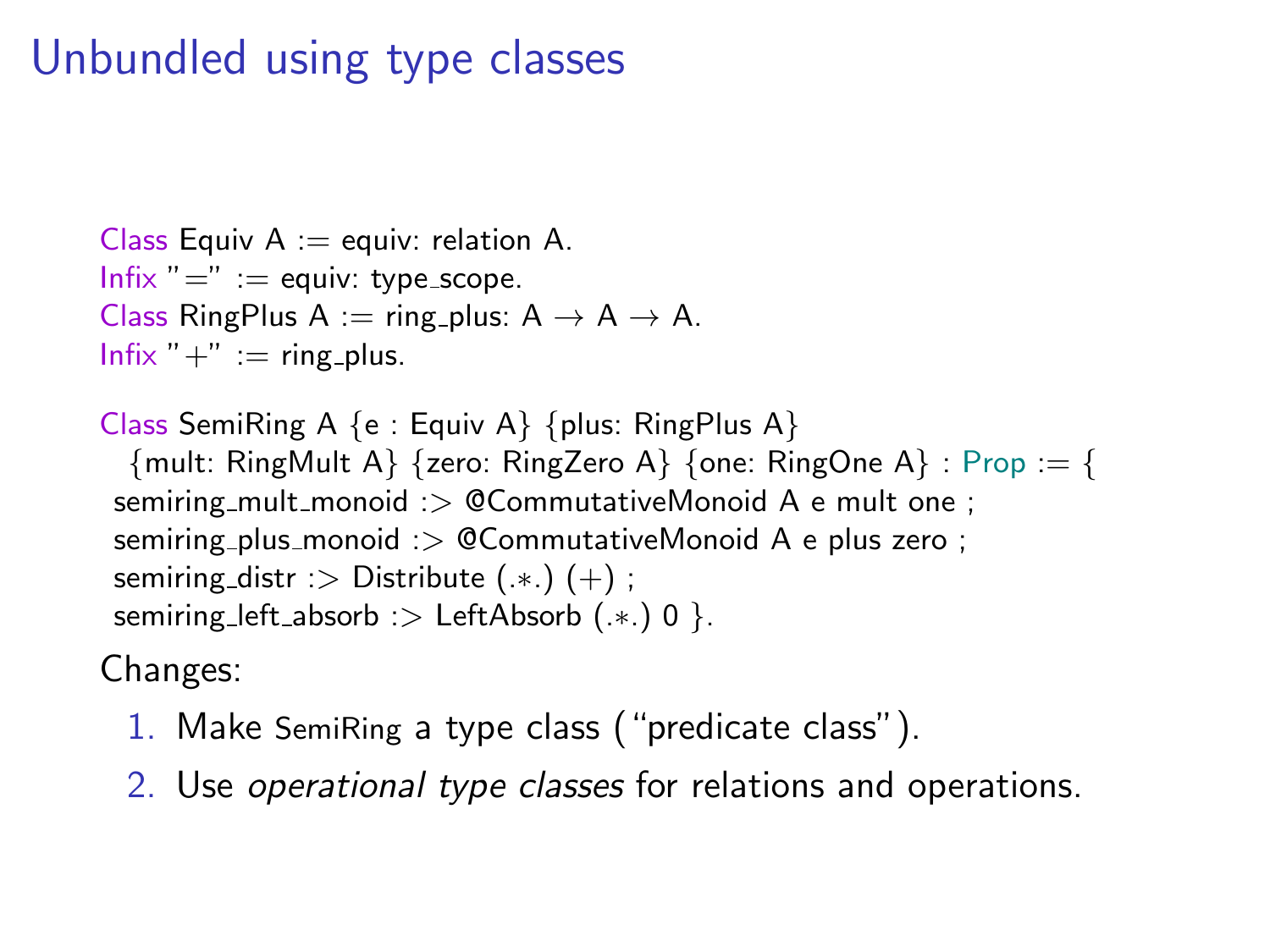#### **Examples** Instance syntax

Instance nat equiv: Equiv nat  $:=$  eq. Instance nat plus:  $RingPlus$  nat := plus. Instance nat  $0$ : RingZero nat := 0% nat. Instance nat  $1:$  RingOne nat  $:= 1\%$ nat. Instance nat\_mult:  $RingMult$  nat := mult.

Instance: SemiRing nat. Proof.

. . . Qed.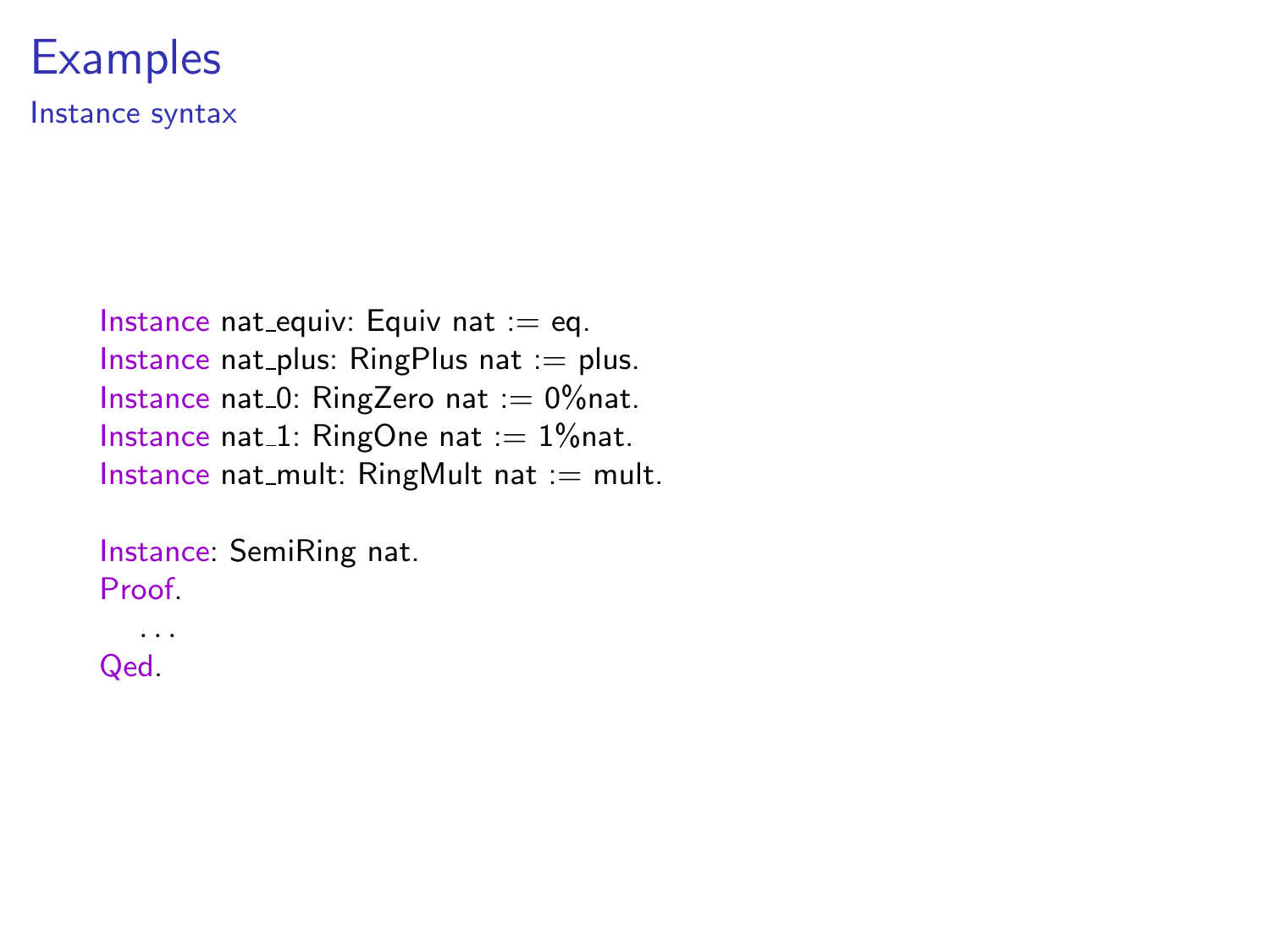# **Examples**

Usage syntax

```
(* z & x = z & y \rightarrow x = y *)Instance group_cancel '{Group G} : \forall z, LeftCancellation (&) z.
Proof ... Oed
Lemma preserves inv '{Group A} '{Group B}
 '{!Monoid_Morphism (f : A \rightarrow B)} x : f (-x) = -f x.
Proof
 apply (left_cancellation (\&) (f \times)). (* f x k f (-x) = f x - f x *)
 rewrite \leftarrow preserves_sg_op. (* f (x - x) = f x - f x *)rewrite 2!right_inverse. (* f unit = unit *)apply preserves_mon_unit.
Qed.
Lemma cancel_ring_test '{Ring R} x y z : x + y = z + x \rightarrow y = z.
```

```
Proof
 intros. (* y = z *)apply (left_cancellation (+) x). (* x + y = x + z *)
 now rewrite (commutativity \times z).
Qed.
```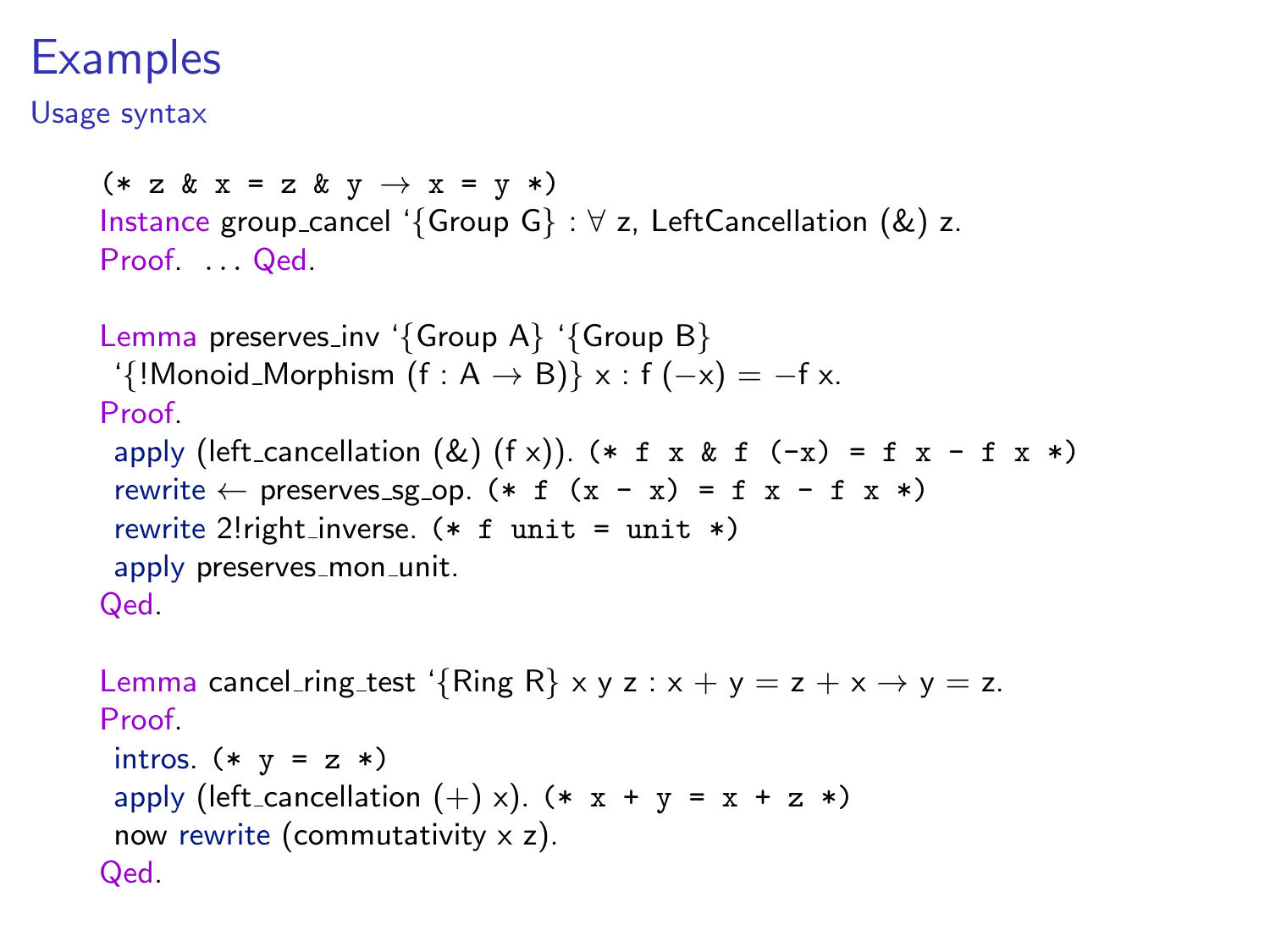# Algebraic hierarchy



#### Features:

- $\triangleright$  No distinction between axiomatic and derived inheritance.
- $\blacktriangleright$  No sharing/multiple inheritance problems.
- $\blacktriangleright$  No rebundling.
- $\triangleright$  No projection paths.
- $\blacktriangleright$  Instances opaque.
- $\blacktriangleright$  Terms never refer to proofs.
- Overlapping instances harmless.
- $\triangleright$  Seamless setoid/rewriting support.
- $\triangleright$  Seamless support for morphisms between structures.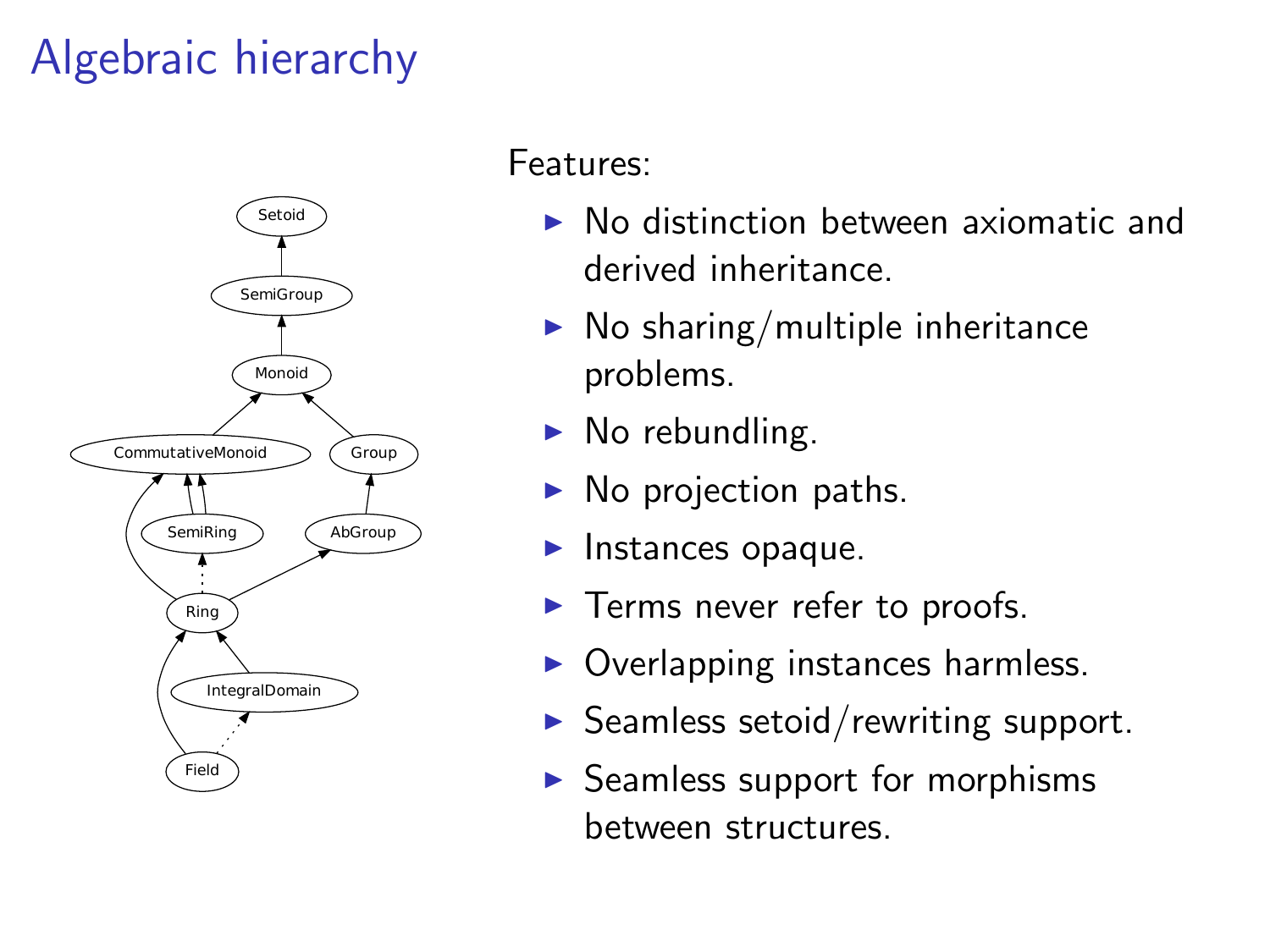### Number structures

Our specifications:

- $\blacktriangleright$  Naturals: initial semiring.
- Integers: initial ring.
- $\blacktriangleright$  Rationals: field of fractions of  $\mathbb{Z}$ .

Remarks:

- $\triangleright$  Use some category theory and universal algebra for initiality.
- $\triangleright$  Models of these structures are unique up to isomorphism.
- $\triangleright$  Stdlib structures, nat, N, Z, bigZ, Q, bigQ are models.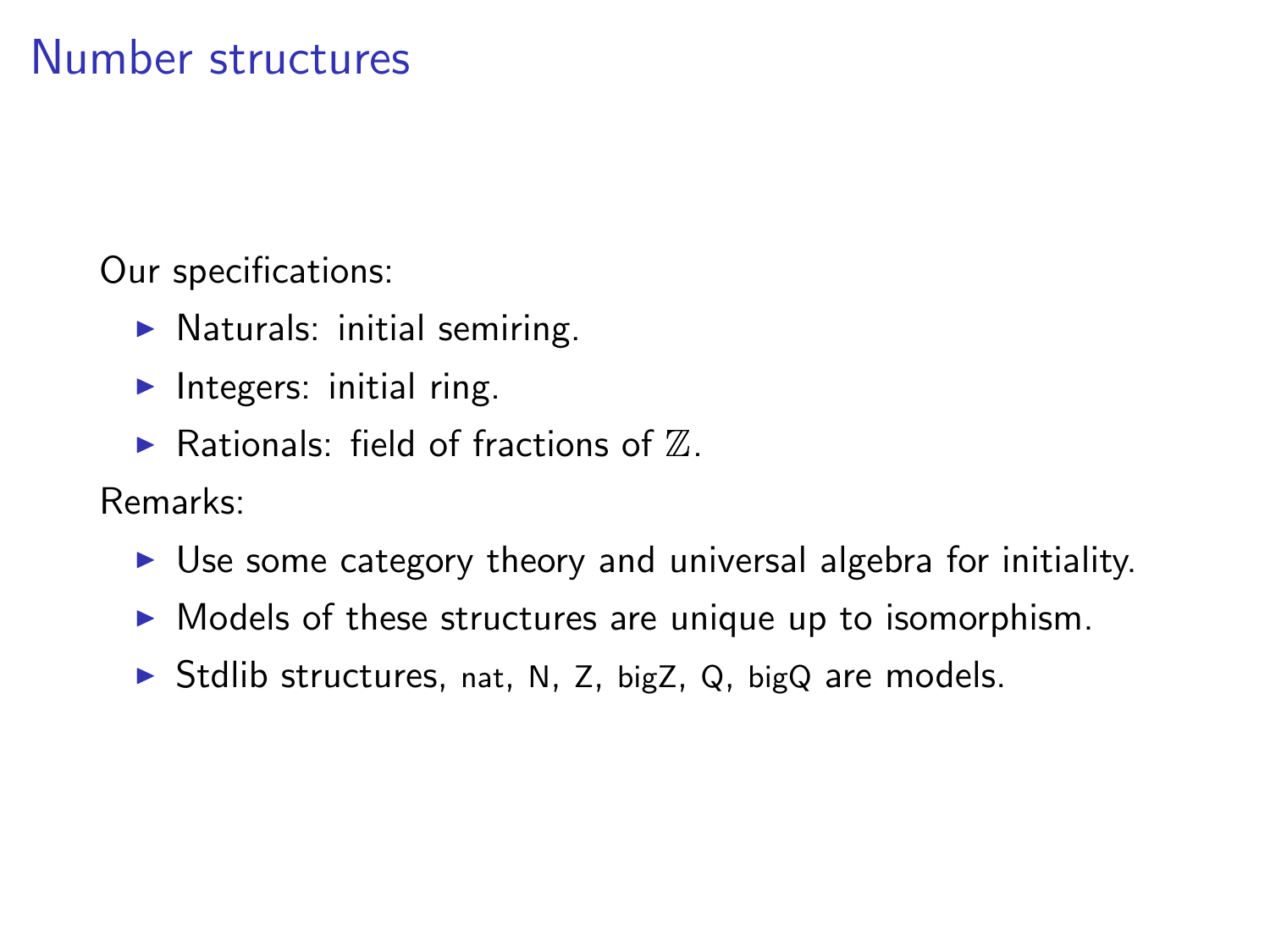# Order theory



Features:

- Interacts well with algebraic hierarchy.
- $\blacktriangleright$  Support for order morphisms.
- $\blacktriangleright$  Default orders on N,  $\mathbb Z$  and  $\mathbb Q$ .
- $\triangleright$  Total semiring order uniquely specifies the order on N.
- $\triangleright$  Total ring order uniquely specifies the order on  $\mathbb Z$  and  $\mathbb Q$ .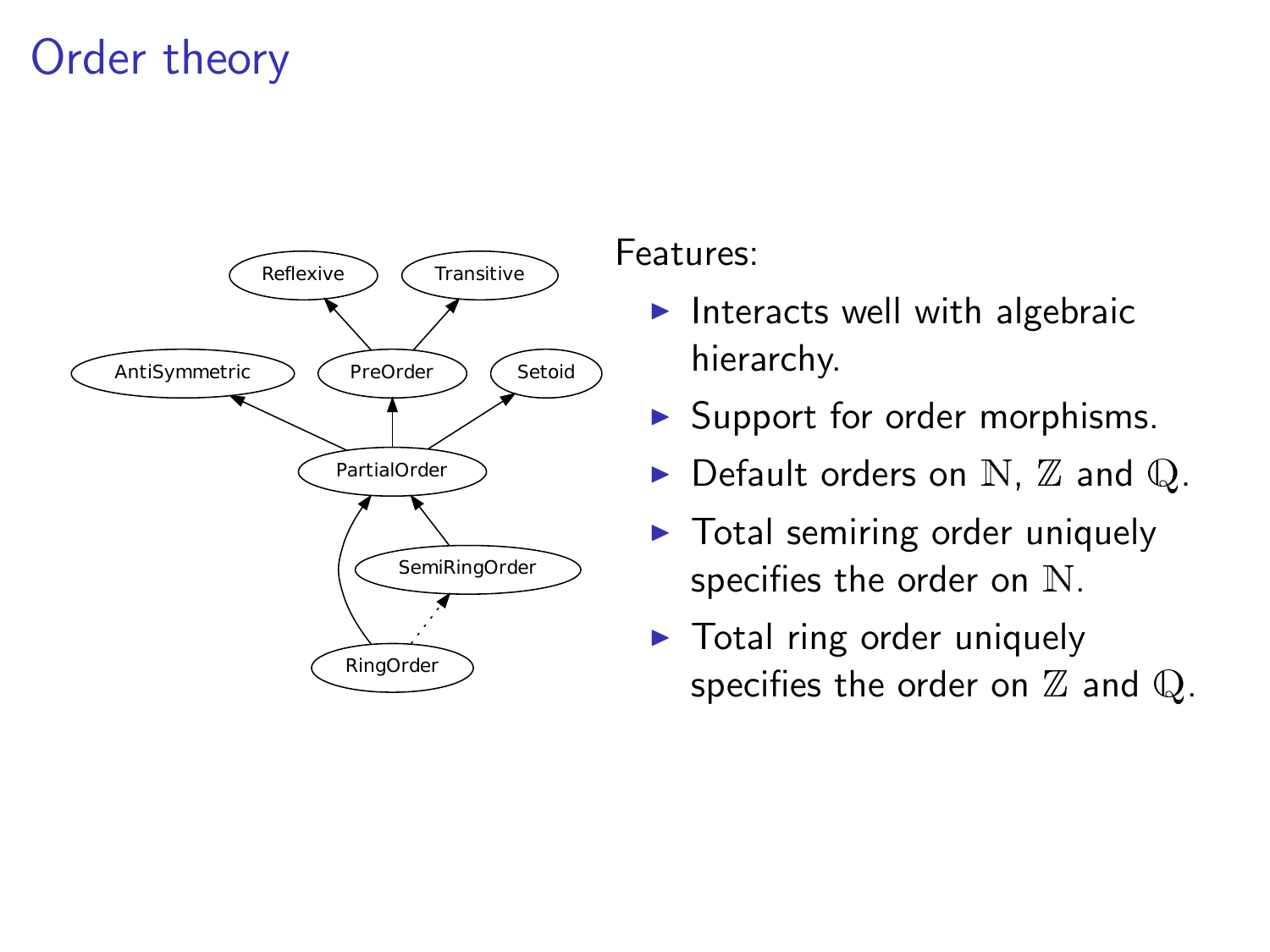### Basic operations

 $\triangleright$  Common definitions:

- $\blacktriangleright$  nat pow: repeated multiplication,
- $\triangleright$  shiftl: repeated multiplication by 2.
- Implementing these operations this way is too slow.
- $\triangleright$  We want different implementations for different number representations.
- $\triangleright$  And avoid definitions and proofs becoming implementation dependent.

Hence we introduce abstract specifications for operations.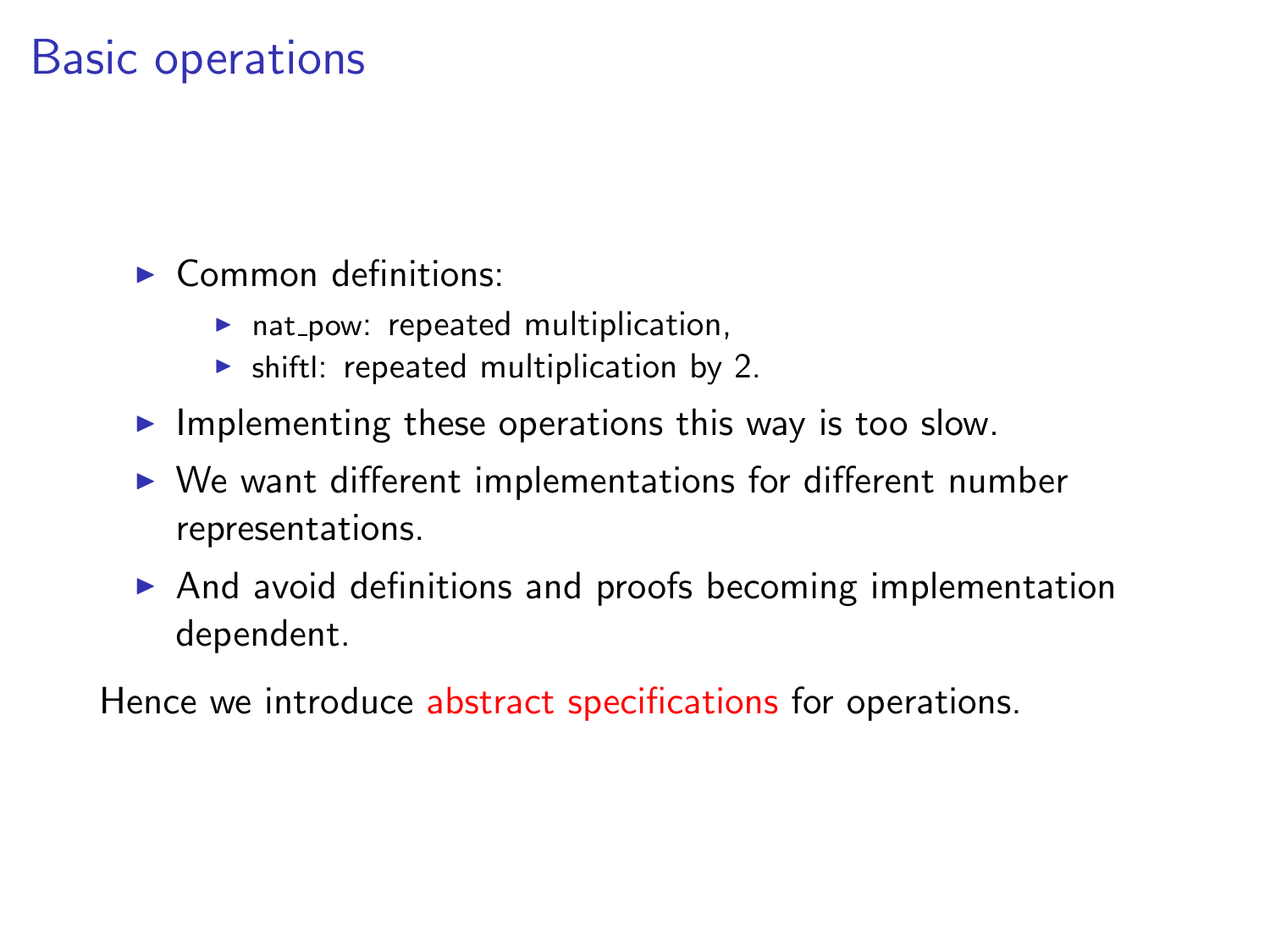### Abstract specifications of operations Using Σ-types

- $\triangleright$  Well suited for simple functions.
- $\blacktriangleright$  An example:

Class Abs A '{Equiv A} '{Order A} '{RingZero A} '{GroupInv A} := abs\_sig:  $\forall x, \{ y \mid (0 \le x \rightarrow y = x) \land (x \le 0 \rightarrow y = -x) \}.$ Definition abs '{Abs A} :=  $\lambda$  x : A, ' (abs\_sig x).

 $\triangleright$  Program allows to create instances easily.

Program Instance: Abs  $Z := Z$ abs.

 $\triangleright$  But unable to quantify over all possible input values.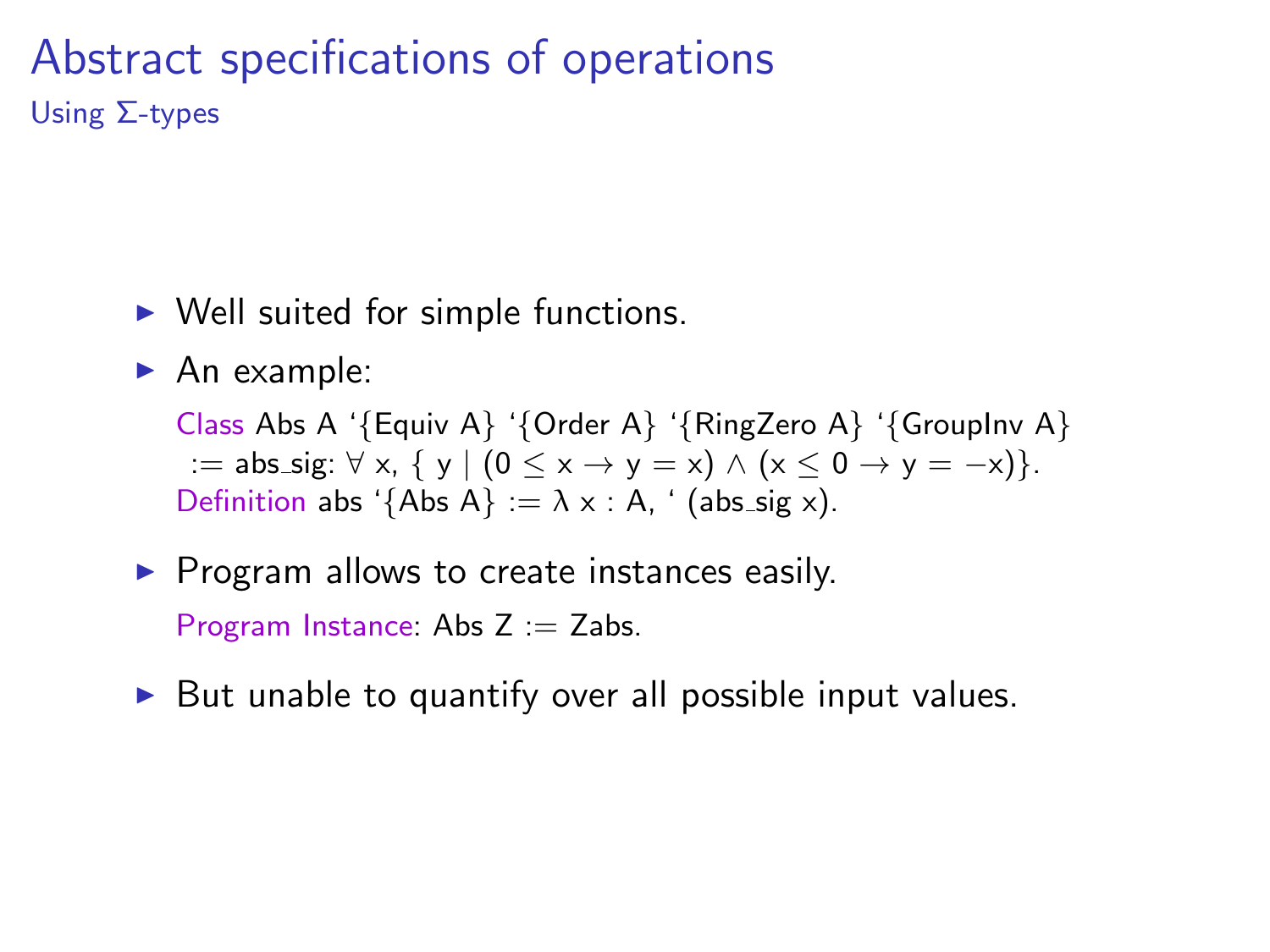#### Abstract specifications of operations Bundled

#### $\blacktriangleright$  For example:

Class ShiftL A B '{Equiv A} '{Equiv B} '{RingOne A} '{RingPlus A} '{RingMult A} '{RingZero B} '{RingOne B} '{RingPlus B} := { shiftl :  $A \rightarrow B \rightarrow A$  : shiftl\_proper : Proper  $((=) \implies (=) \implies (=))$  shiftl; shiftl $0$  :  $>$  RightIdentity shiftl $0$  ; shiftl  $S : \forall x$  n, shiftl  $x (1 + n) = 2 * \text{shift} |x n$ . Infix " $\ll$  " := shiftl (at level 33, left associativity).

- $\blacktriangleright$  Here shiftl is a  $\delta$ -redex, hence simpl unfolds it.
- For BigN,  $x \ll n$  becomes BigN shiftl x n.
- $\triangleright$  As a result, rewrite often fails.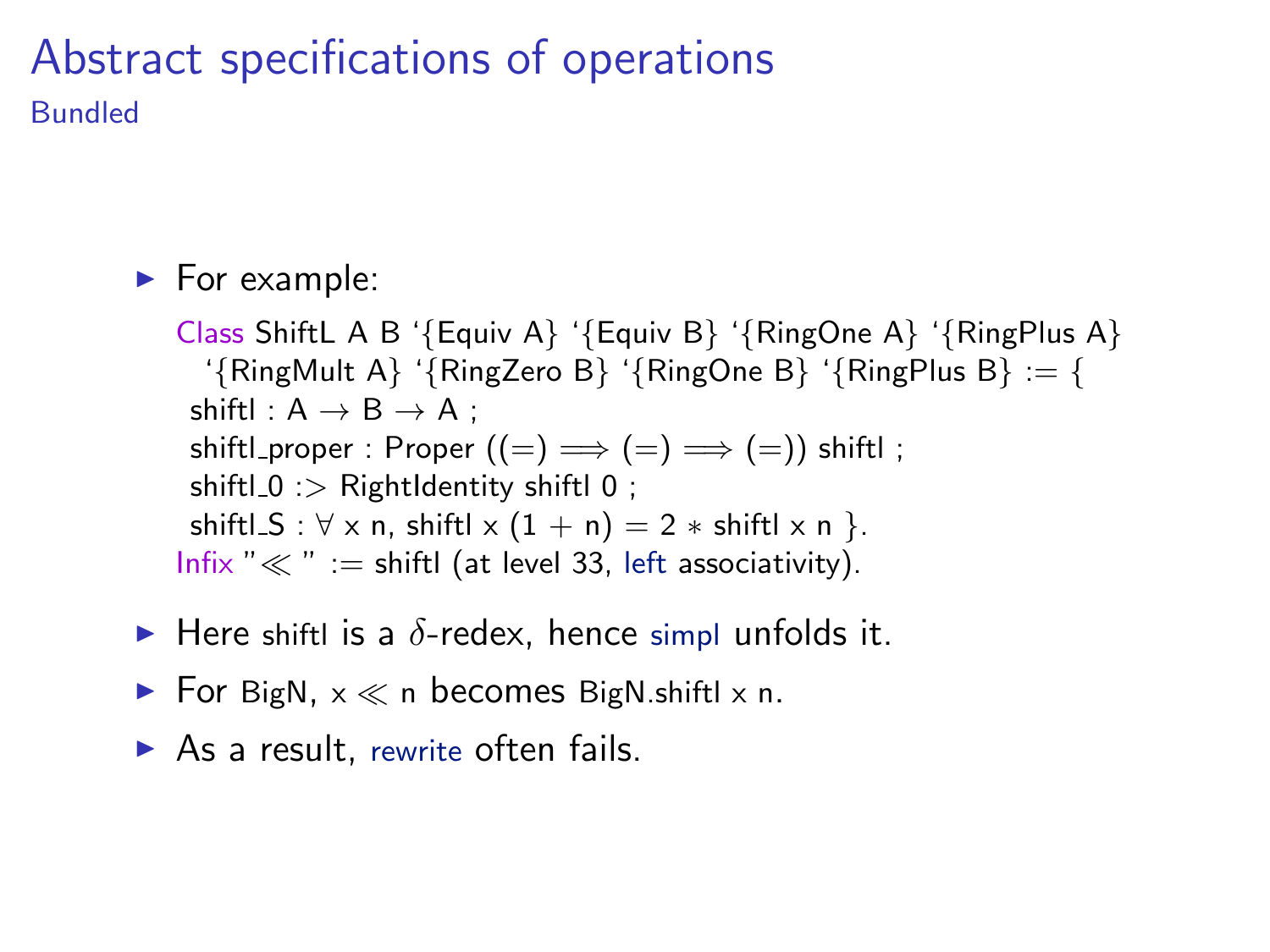#### Abstract specifications of operations Unbundled

 $\blacktriangleright$  For example:

Class ShiftL A B := shiftl:  $A \rightarrow B \rightarrow A$ . Infix " $\ll$ " := shiftl (at level 33, left associativity).

Class ShiftLSpec A B (sl : ShiftL A B) '{Equiv A} '{Equiv B} '{RingOne A} '{RingPlus A} '{RingMult A} '{RingZero B} '{RingOne B} '{RingPlus B} := { shiftl\_proper : Proper  $((=) \implies (=) \implies (=))$   $(\ll)$ ; shiftl\_0 :> RightIdentity  $(\ll)$  0; shiftl  $S : \forall x \, n, x \ll (1 + n) = 2 \cdot x \ll n$  }.

- $\blacktriangleright$  The  $\delta$ -redex is gone due to the operational class.
- **►** Remark: not shiftl x n :=  $x * 2$   $\hat{ }$  n since we cannot take a negative power on the dyadics.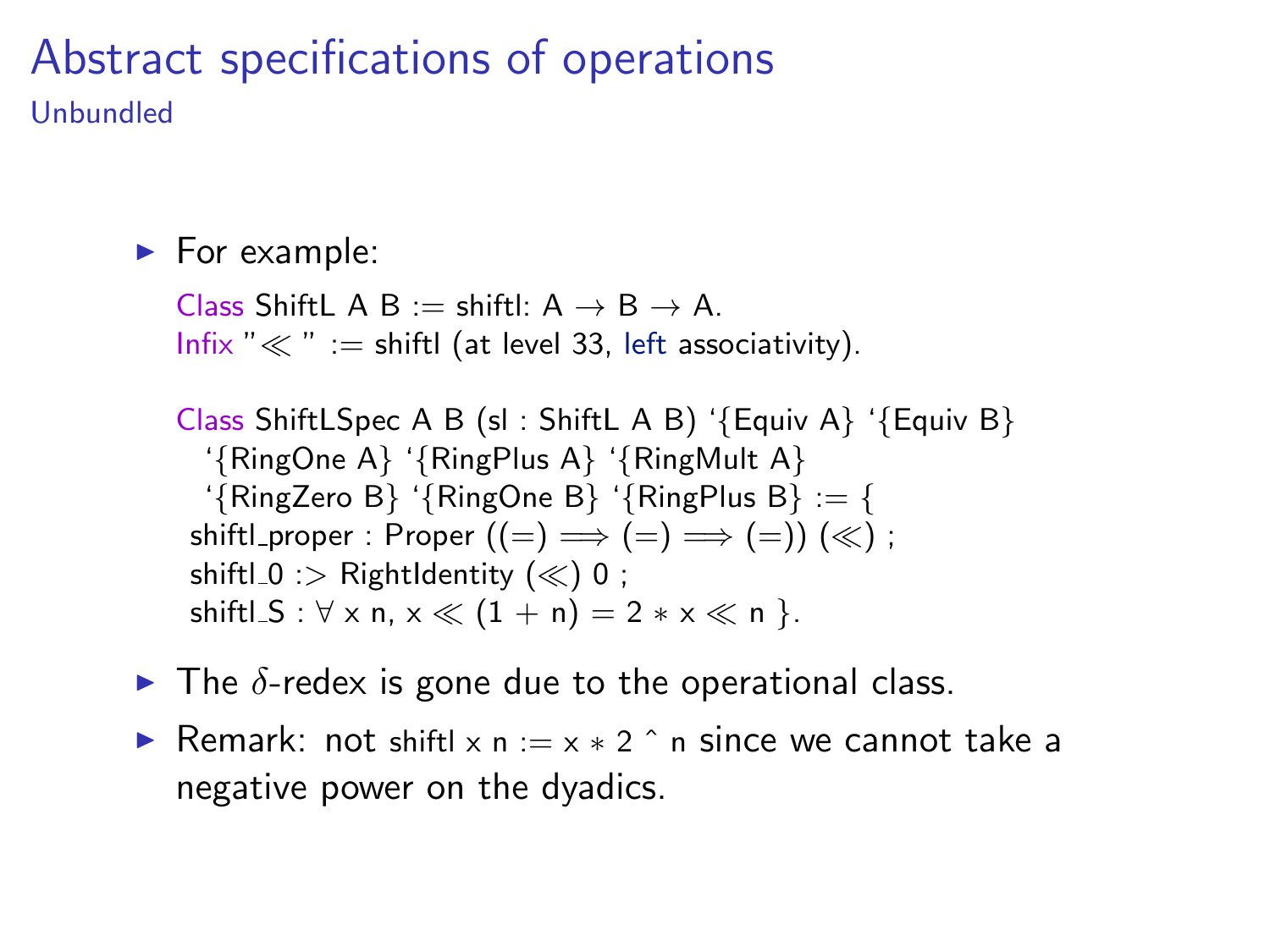### Theory on basic operations

- $\blacktriangleright$  Theory on shifting with exponents in N and  $\mathbb Z$  is similar.
- $\triangleright$  Want to avoid duplication of theorems and proofs.

```
Class Biinduction R '{Equiv R}
   '{RingZero R} '{RingOne R} '{RingPlus R} : Prop
 := biinduction (P: R \rightarrow Prop) '{!Proper ((=) \Longrightarrow iff) P} :
        P 0 \rightarrow (\forall n, P n \leftrightarrow P (1 + n)) \rightarrow \forall n, P n.
```
 $\blacktriangleright$  Some syntax:

```
Section shiftl.
 Context '{SemiRing A} '{!LeftCancellation (.∗.) (2:A)}
   '{SemiRing B} '{!Biinduction B} '{!ShiftLSpec A B sl}.
```
Lemma shiftl\_base\_plus x y n :  $(x + y) \ll n = x \ll n + y \ll n$ .

Global Instance shiftl\_inj:  $\forall$  n, Injective ( $\ll$ n). End shiftl.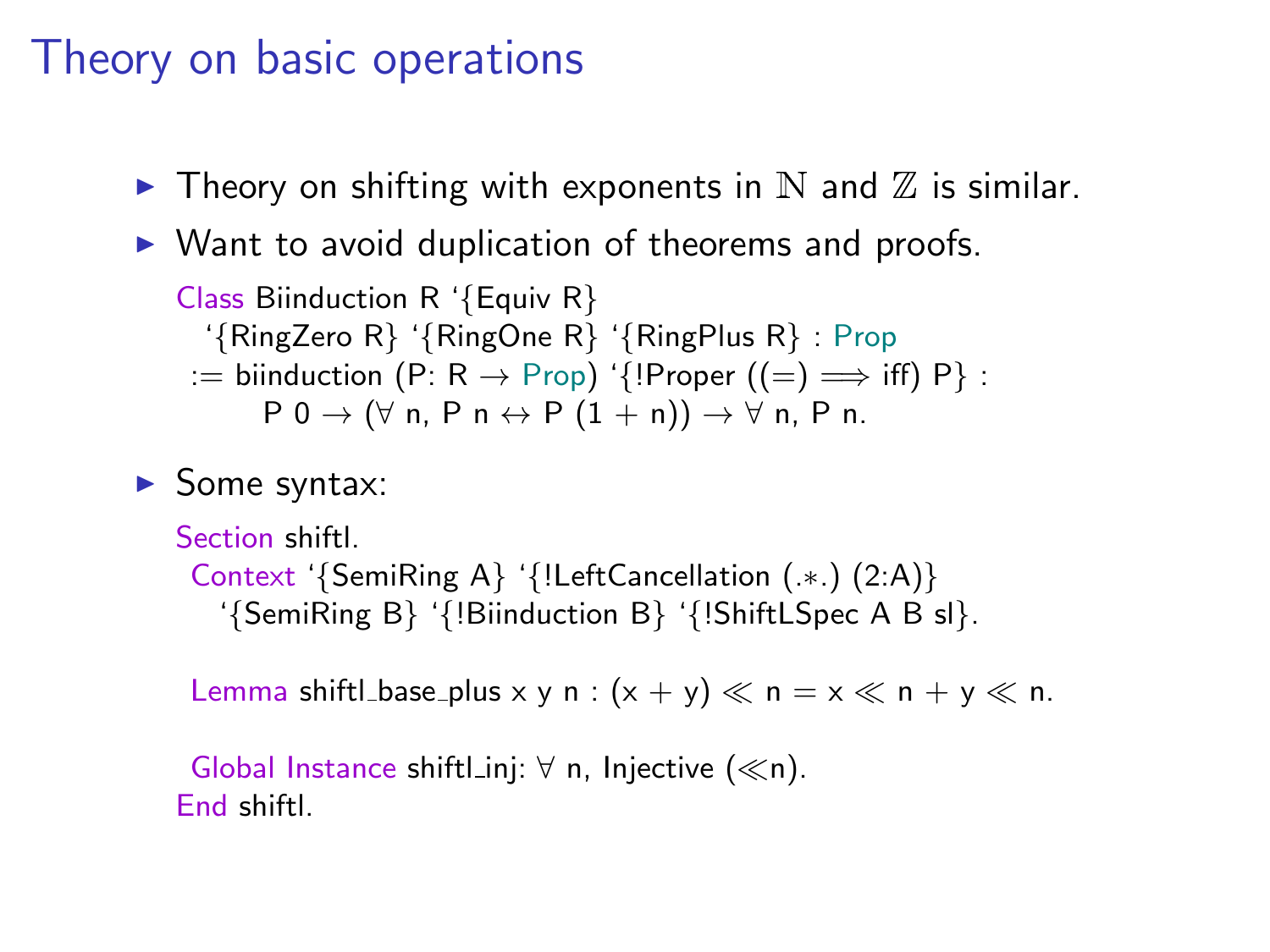The Decision class collects types with a decidable equality. Class Decision  $P :=$  decide: sumbool  $P(-P)$ .

- Declare a parameter '{ $\forall$  x y, Decision (x  $\le$  y)},
- ► Use decide  $(x \le y)$  to decide whether  $x \le y$  or  $\neg x \le y$ .
- $\blacktriangleright$  Canonical names for deciders.
- $\blacktriangleright$  Easily define/compose deciders.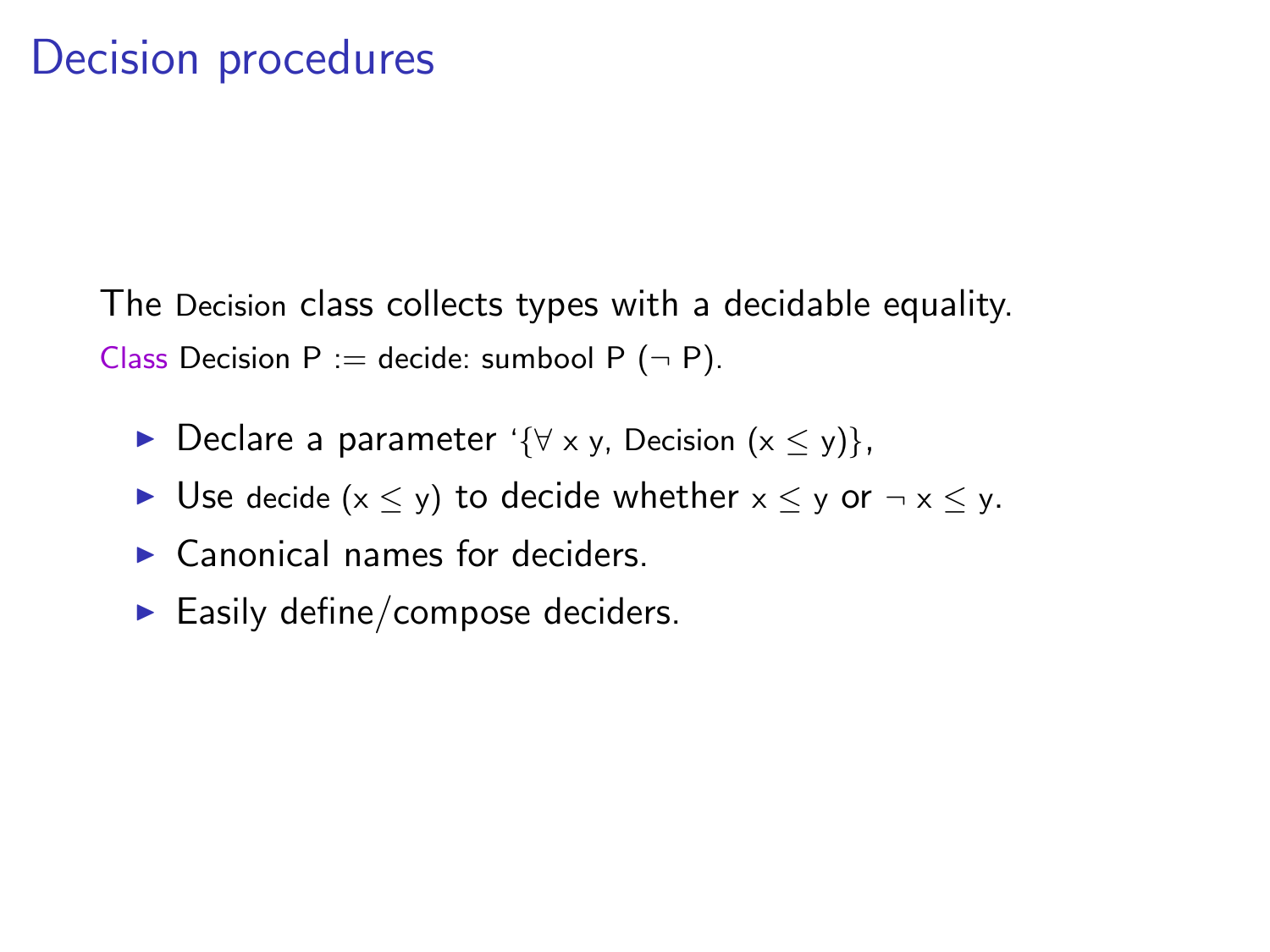# Decision procedures

Eager evaluation

Consider:

Record Dyadic := dyadic { mant : lnt ; expo : lnt }.  $(* m * 2<sup>e</sup> *)$ Global Instance dy precedes: Order Dyadic  $:= \lambda \times y$ , ZtoQ (mant x)  $* 2 \hat{ }$  (expo x)  $\le$  ZtoQ (mant y)  $* 2 \hat{ }$  (expo y) Problem:

 $\triangleright$  decide (x < y) is actually ©decide Dyadic (x < y) dyadic\_dec.

 $\triangleright$   $\times$   $\lt$  y is evaluated due to eager evaluation (in Prop).

We avoid this problem introducing a  $\lambda$ -abstraction:

Definition decide\_rel '(R : relation A) {dec :  $\forall x, y$ , Decision (R x y)}  $(x y : A)$ : Decision  $(R x y) := dec x y$ .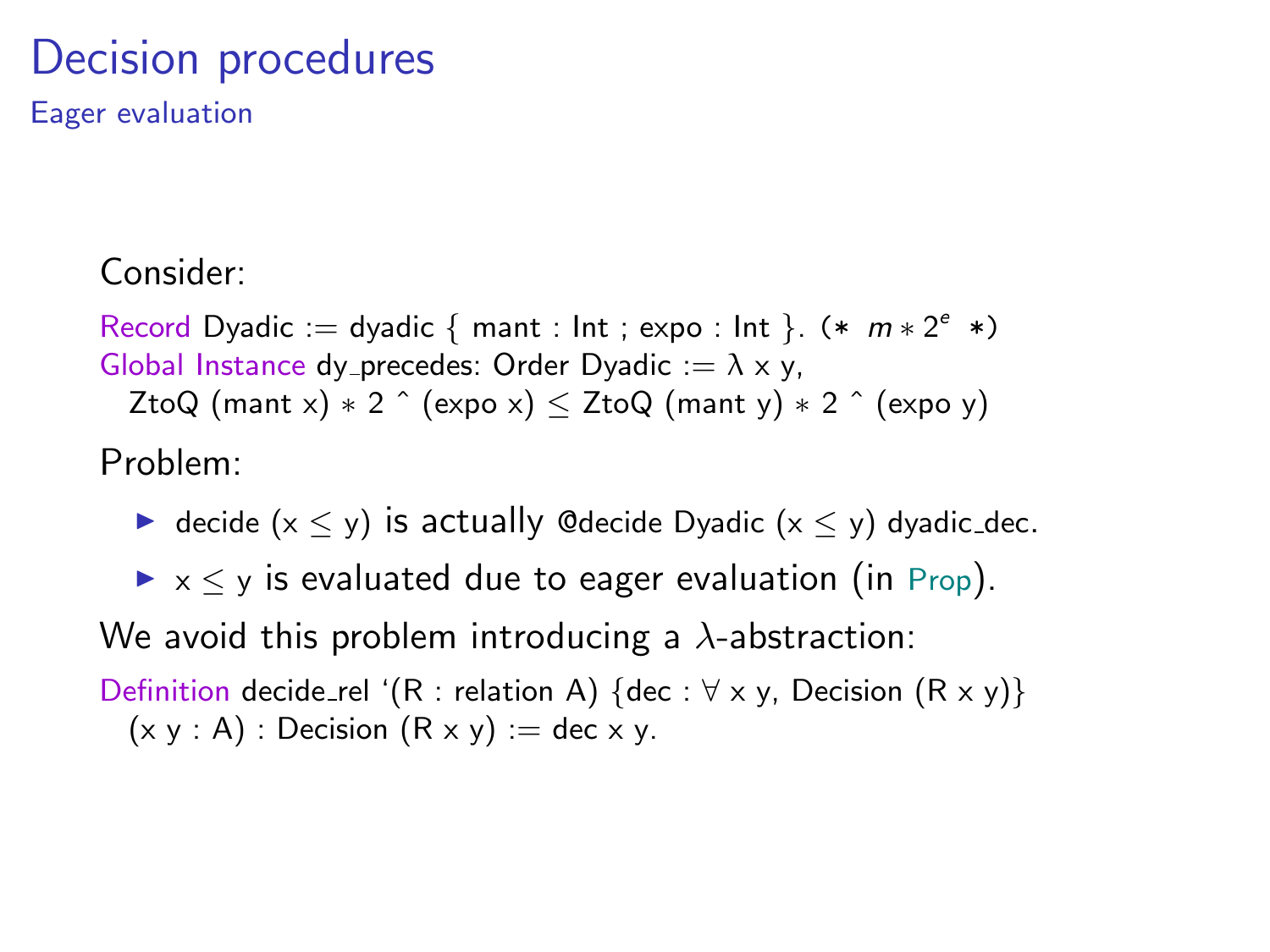# Decision procedures

Example

```
Context '{!PartialOrder (\leq) } {!TotalOrder (\leq) } '{\forall x y, Decision (x \leq y)}.
Global Program Instance sprecedes dec: \forall x, y, Decision (x < y) | 9 := \lambda x, y,
  match decide_rel (<) y x with
  | left E \Rightarrow right _
  | right E \Rightarrow left _
  end.
```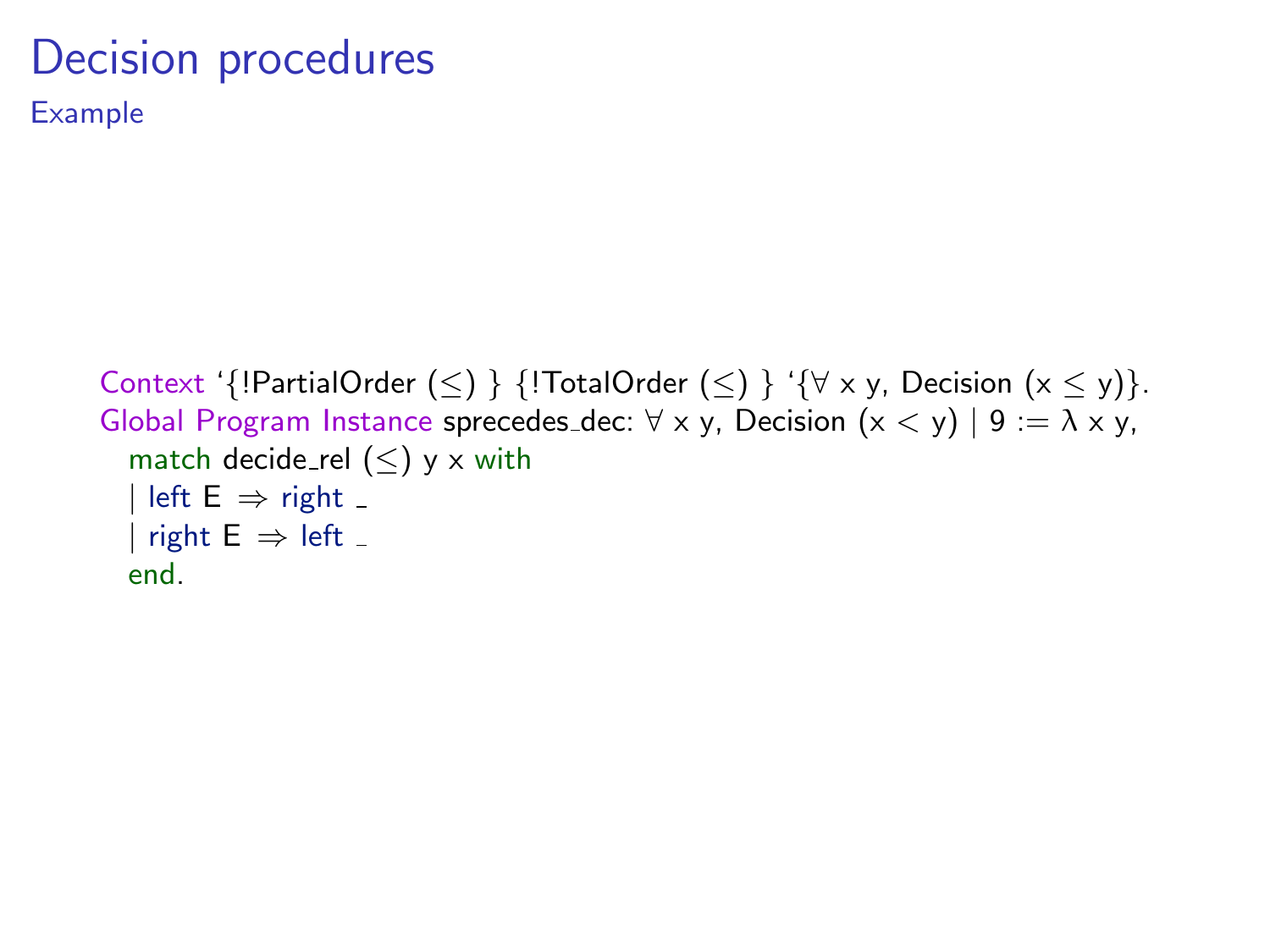# Quoting

- $\blacktriangleright$  Find syntactic representation of semantic expression
- $\triangleright$  Required for proof by reflection (ring, omega)

Usually implemented at meta-level (Ltac, ML). Alternative: object level quoting.

- $\blacktriangleright$  Unification hints (MATITA)
- $\triangleright$  Canonical structures (SSREFLECT)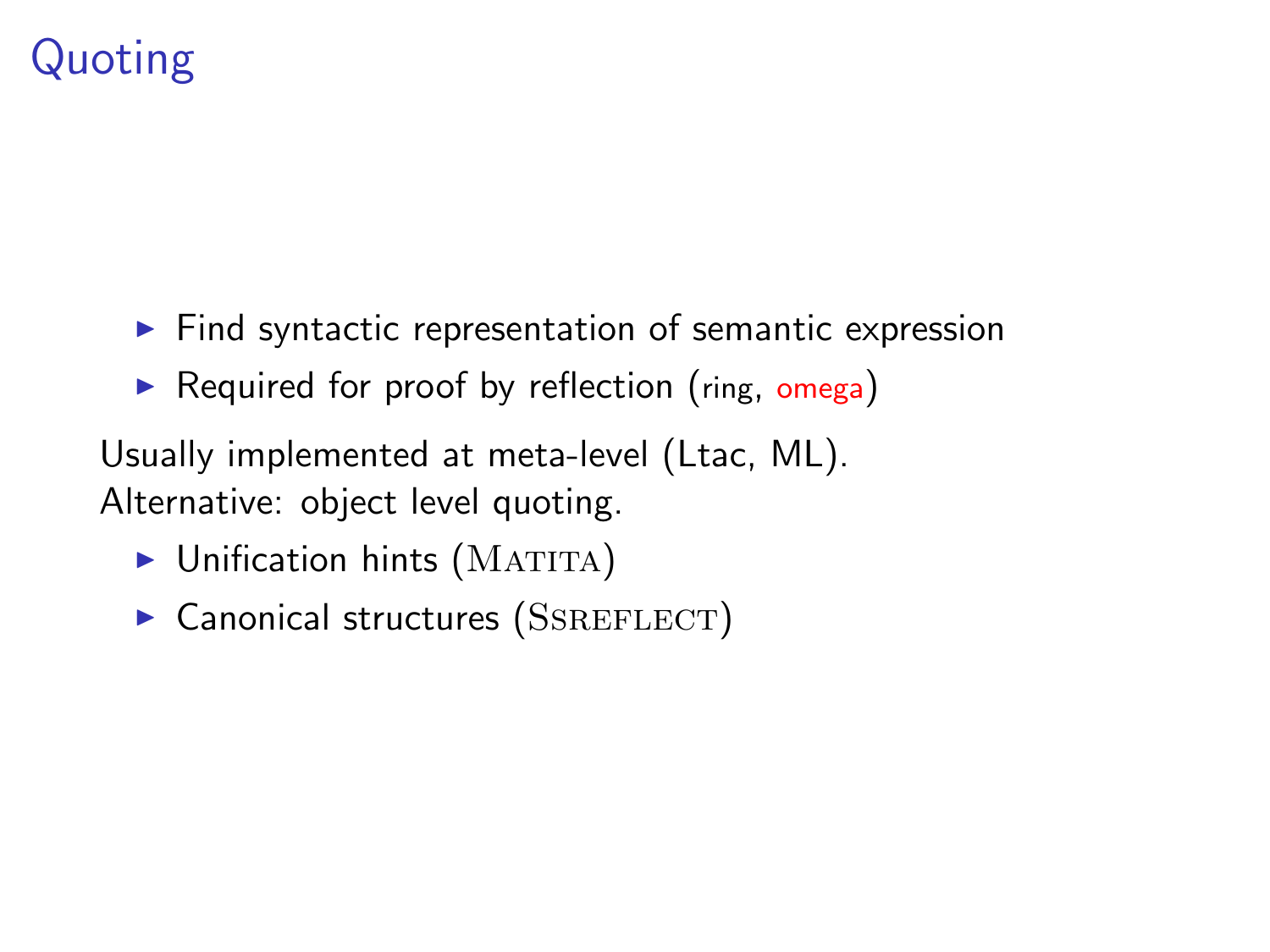# Quoting

Our implementation: type classes! Instance resolution:

- $\blacktriangleright$  Syntax-directed
- $\blacktriangleright$  Prolog-style resolution
- $\blacktriangleright$  Unification-based programming language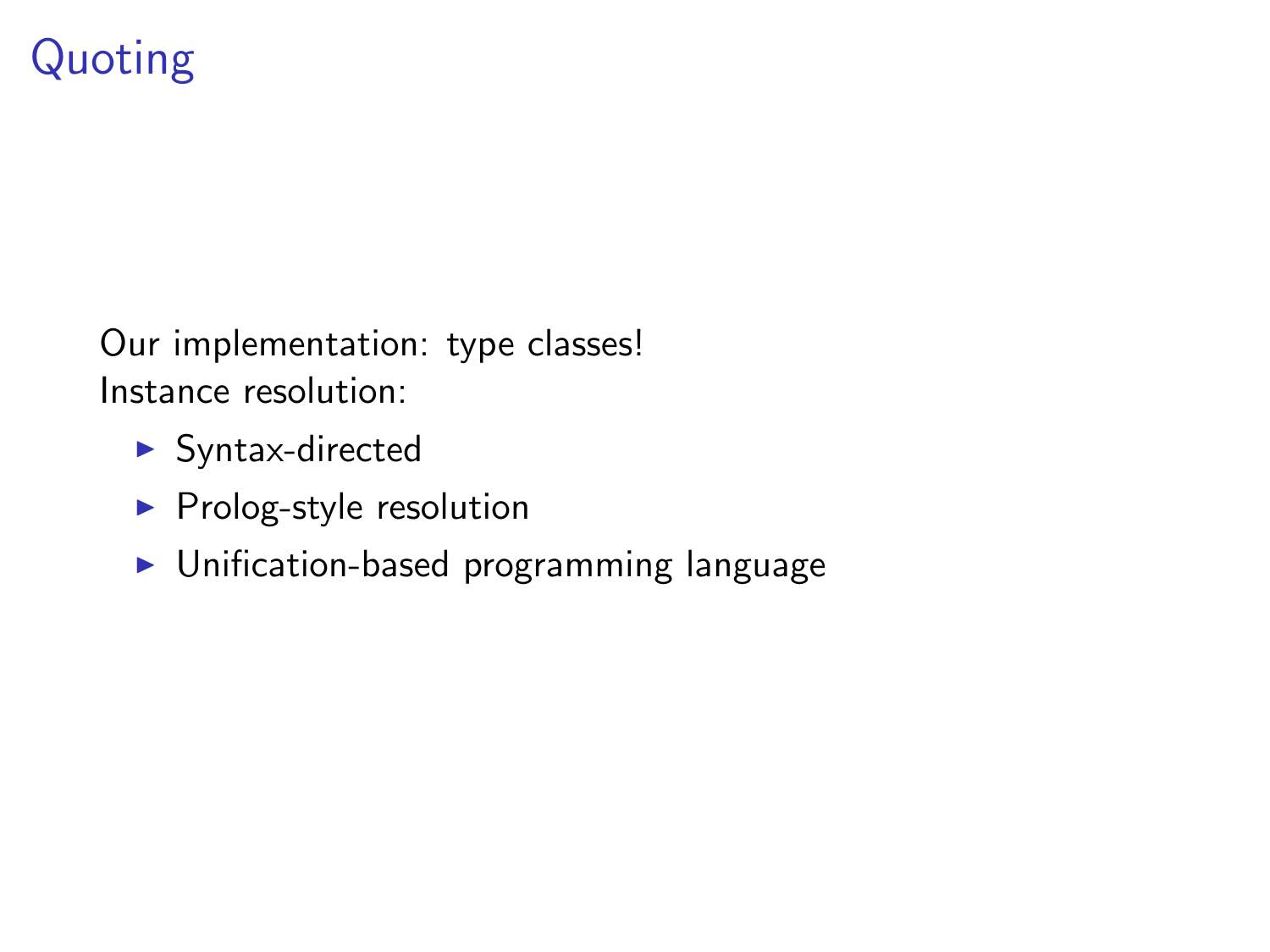Trivial example:

Class Quote  $(x : A) := \{$  quote : Exp ; eval\_quote :  $x \equiv$  Denote quote  $\}$ .

Instance q\_unit: Quote mon\_unit :=  $\{$  quote := Unit  $\}$ . Instance q\_op '(q1 : Quote t1) '(q2 : Quote t2) : Quote (t1 & t2)  $:= \{$  quote  $:=$  Op (quote t1) (quote t2)  $\}.$ 

More interestingly: use type classes to represent heaps.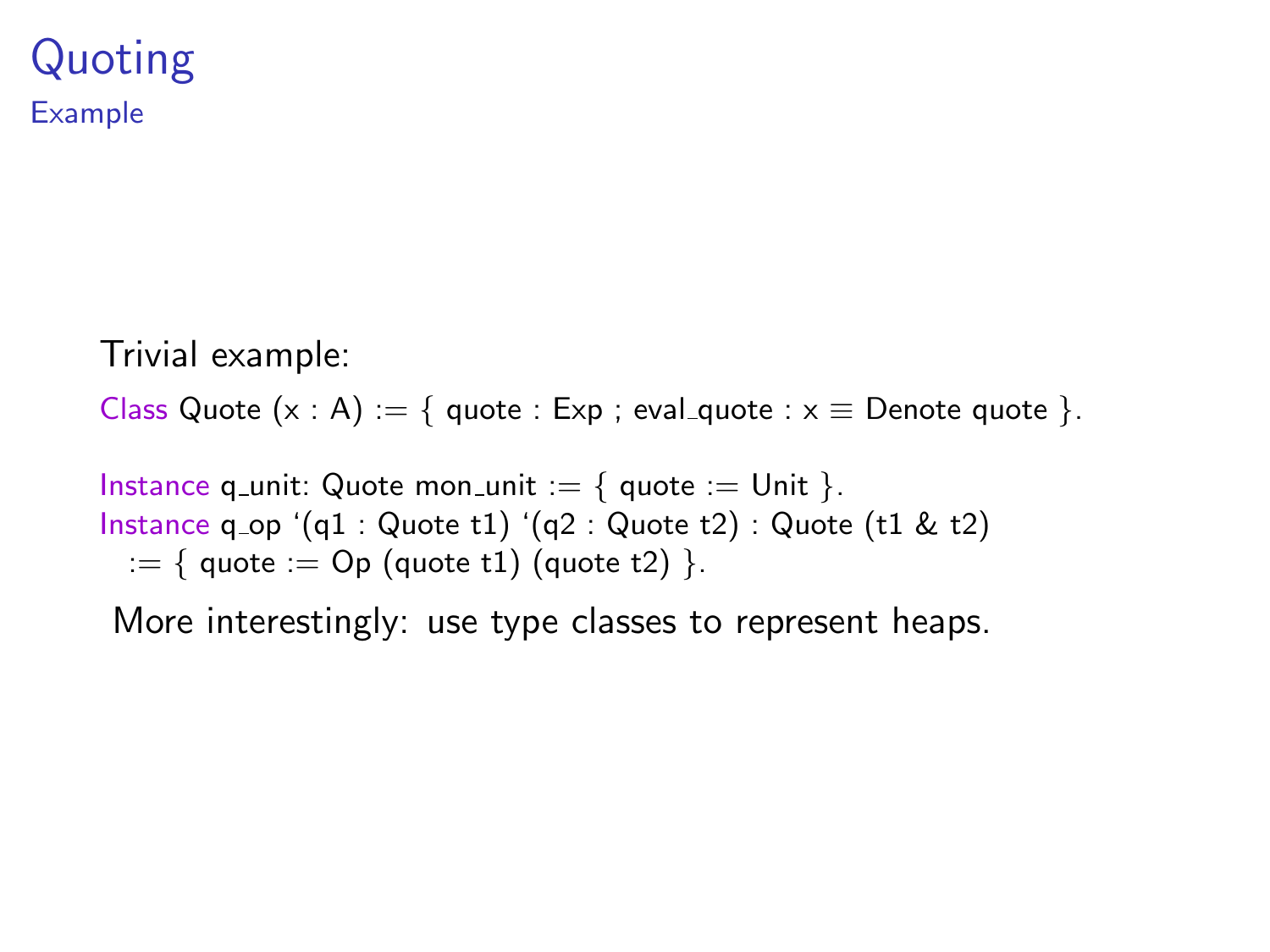# Quoting

- $\blacktriangleright$  Automatically rewrite to point-free.
- $\blacktriangleright$  Automatically derive uniform continuity.
- $\blacktriangleright$  Plan: integrate with universal algebra.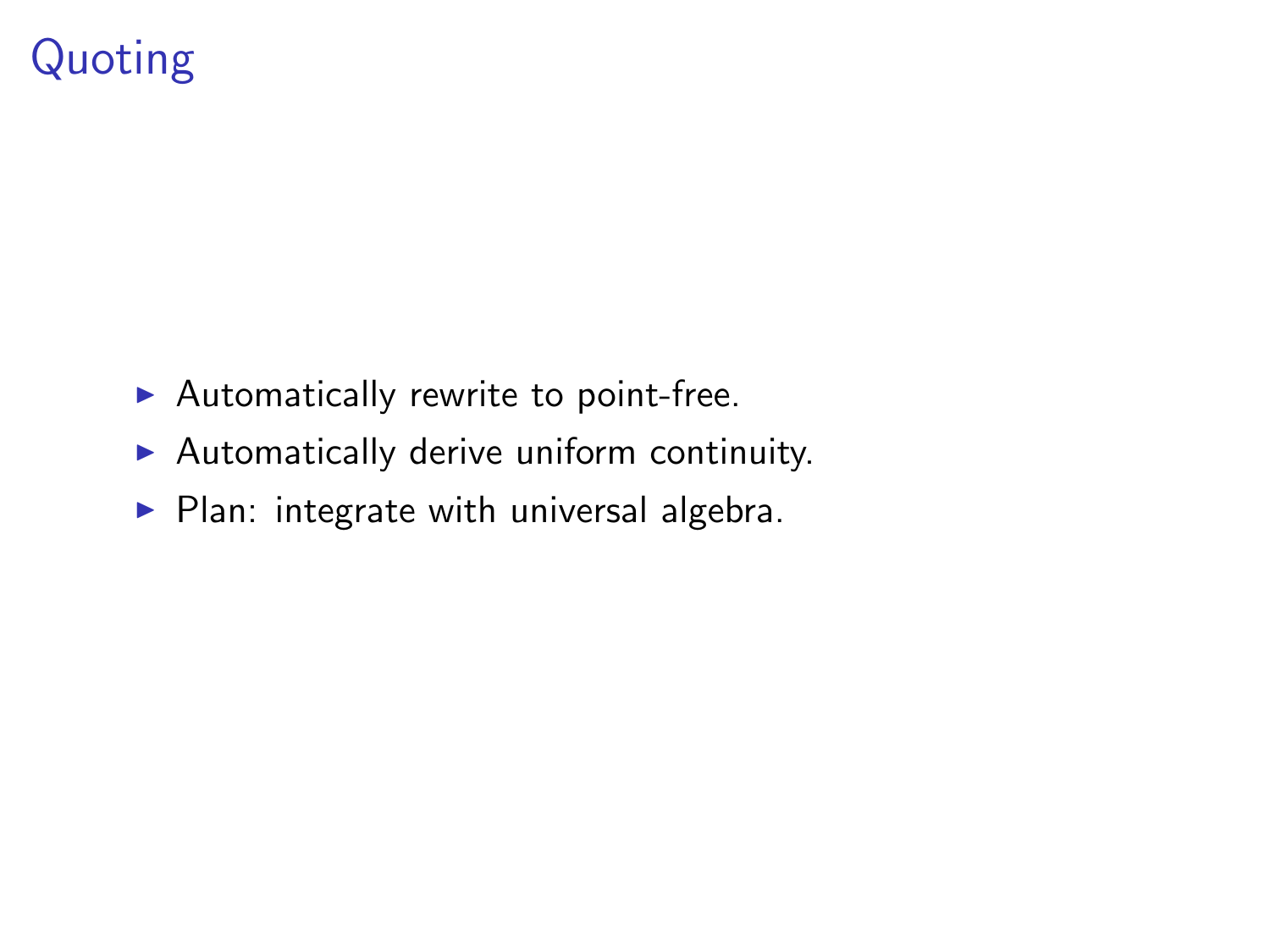$\triangleright$  Define the reals over a dense set A as [O'Connor]:

$$
\mathbb{R} := \mathfrak{C} A := \{ f : \mathbb{Q}_+ \to A \mid f \text{ is regular} \}
$$

 $\triangleright$  C is a monad.

- ▶ To define a function  $\mathbb{R} \to \mathbb{R}$ : define a *uniformly continuous* function  $f : A \to \mathbb{R}$ , and obtain  $\check{f} : \mathbb{R} \to \mathbb{R}$ .
- $\triangleright$  Efficient combination of proving and programming.

Need an abstract specification of the dense set.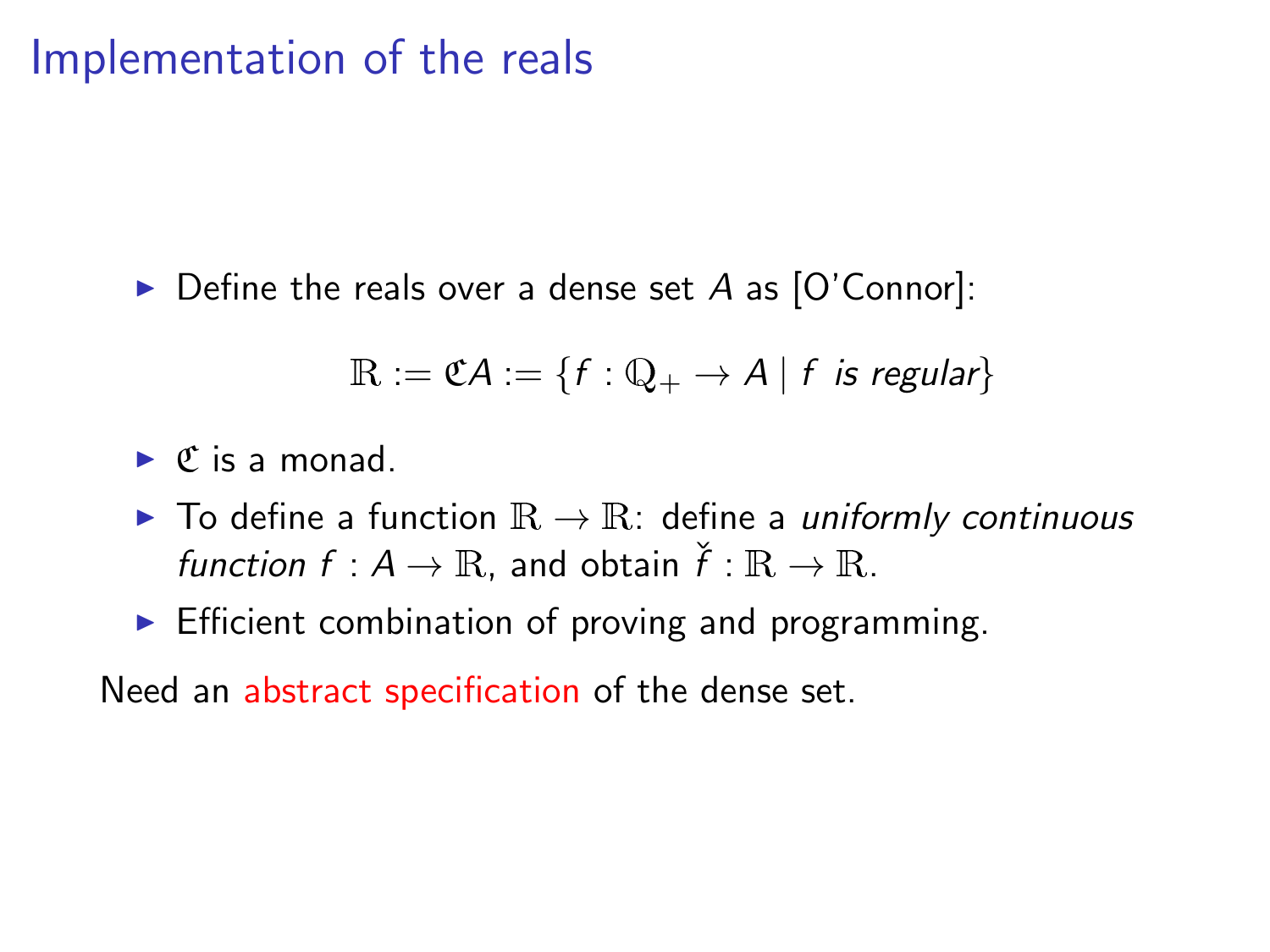Approximate rationals

Class AppDiv AQ := app\_div : AQ  $\rightarrow$  AQ  $\rightarrow$  Z  $\rightarrow$  AQ. Class AppApprox  $AQ := app\_approx : AQ \rightarrow Z \rightarrow AQ$ .

Class AppRationals AQ {e plus mult zero one inv} '{!Order AQ} {AQtoQ : Coerce AQ Q as MetricSpace} '{!AppInverse AQtoQ} {ZtoAQ : Coerce Z AQ} '{!AppDiv AQ} '{!AppApprox AQ} '{!Abs AQ} '{!Pow AQ N} '{!ShiftL AQ Z} ' $\{\forall x, y : AQ$ , Decision  $(x = y)\}$  ' $\{\forall x, y : AQ$ , Decision  $(x \le y)\}$  : Prop := {  $aq$ -ring :  $>$  @Ring AQ e plus mult zero one inv : aq\_order\_embed :> OrderEmbedding AQtoQ ;  $aq\_ring\_morphism$  :  $>$  SemiRing Morphism AQtoQ ;  $aq$ -dense embedding :  $>$  Dense Embedding AQtoQ ; aq\_div :  $\forall$  x y k,  $\mathbf{B}_{2^k}$ ('app\_div x y k) ('x / 'y) ;  $aq$ <sub>-</sub>approx :  $\forall$  x k,  $B_{2^k}$ ('app<sub>-</sub>approx x k) ('x) ; aq\_shift :> ShiftLSpec AQ Z  $(\ll)$ ;  $aq$ -nat pow :  $>$  NatPowSpec AQ N (^);  $aq\text{-ints}$  mor :  $>$  SemiRing Morphism ZtoAQ }.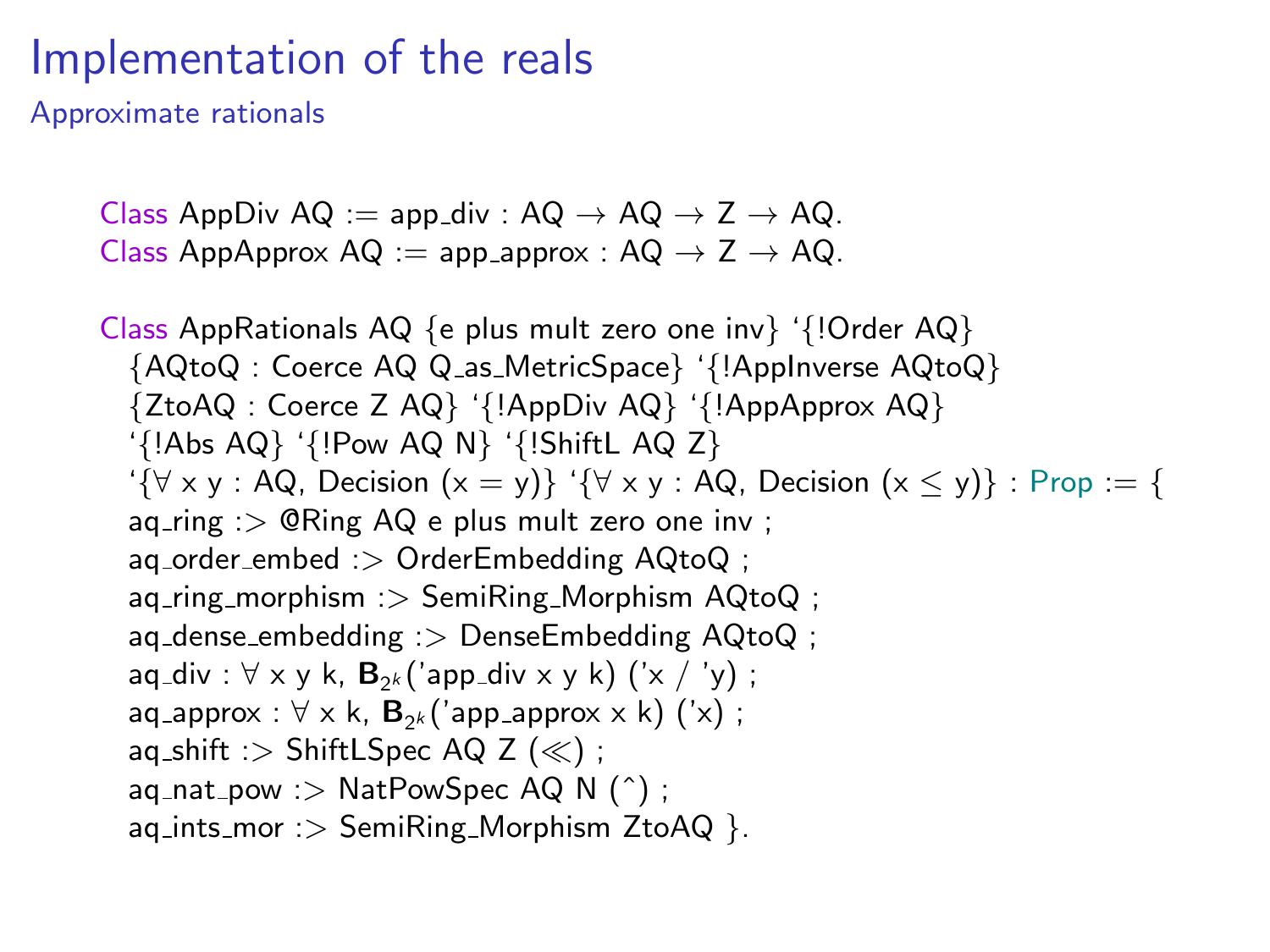Verified versions of:

- ► Basic field operations  $(+, *, -, /)$
- $\blacktriangleright$  Exponentiation by a natural.
- $\blacktriangleright$  Computation of power series.
- $\blacktriangleright$  exp, arctan, sin and cos.
- ►  $\pi := 176*$ arctan $\frac{1}{57}+28*$ arctan $\frac{1}{239}-48*$ arctan $\frac{1}{682}+96*$ arctan $\frac{1}{12943}$ .
- $\triangleright$  Square root using Wolfram iteration.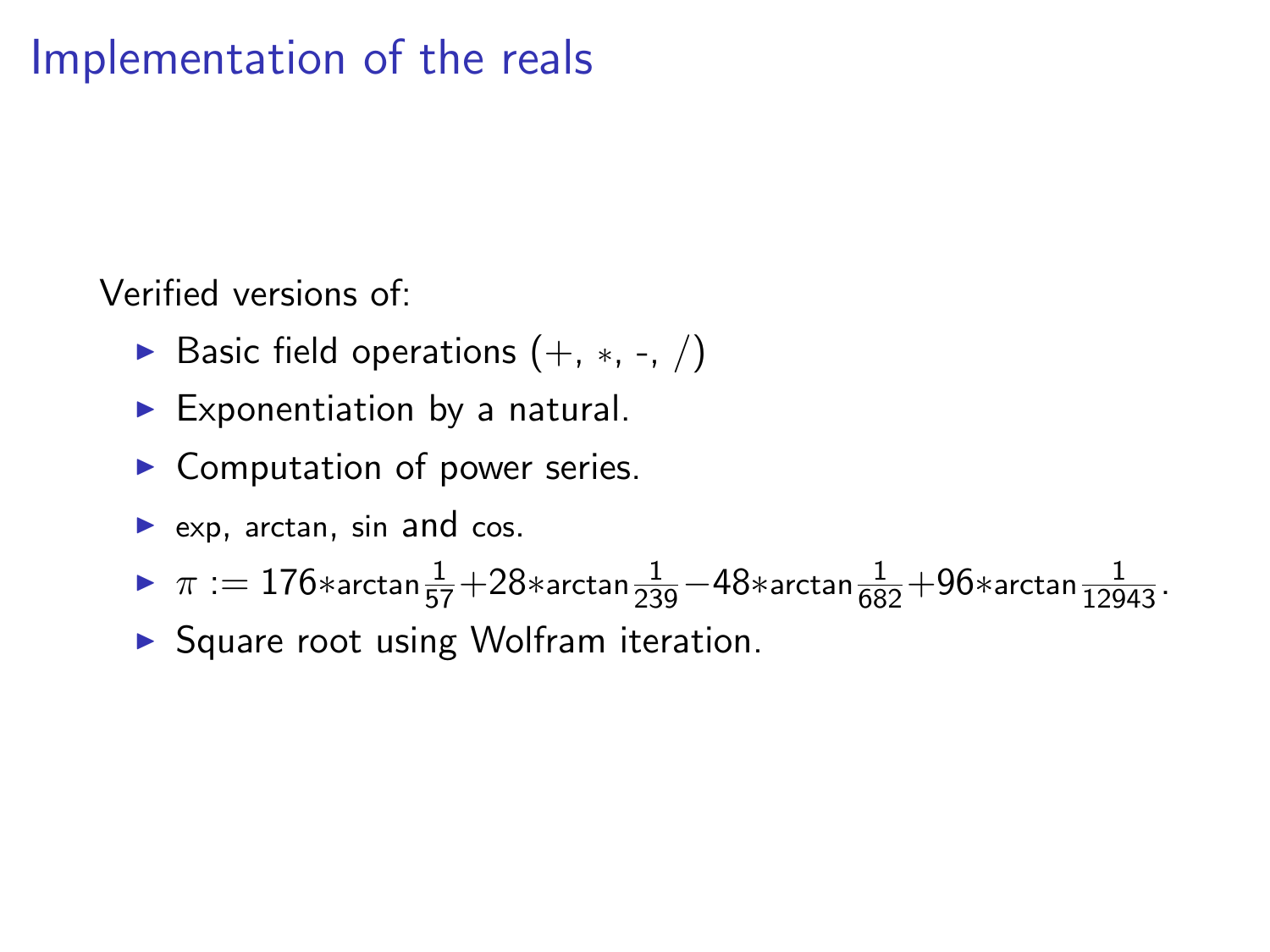**Benchmarks** 

- $\triangleright$  Our HASKELL prototype is  $\sim$ 15 times faster.
- $\triangleright$  Our CoQ implementation is  $\sim$ 100 times faster.
- Now able to compute 2,000 decimals of  $\pi$  and 425 decimals of exp  $\pi - \pi$  within one minute in CoQ!
- $\blacktriangleright$  (Previously 300 and 25 decimals)
- $\blacktriangleright$  Type classes only yield a 3% performance loss.
- $\triangleright$  CoQ is still too slow compared to unoptimized HASKELL (factor 30 for Wolfram iteration).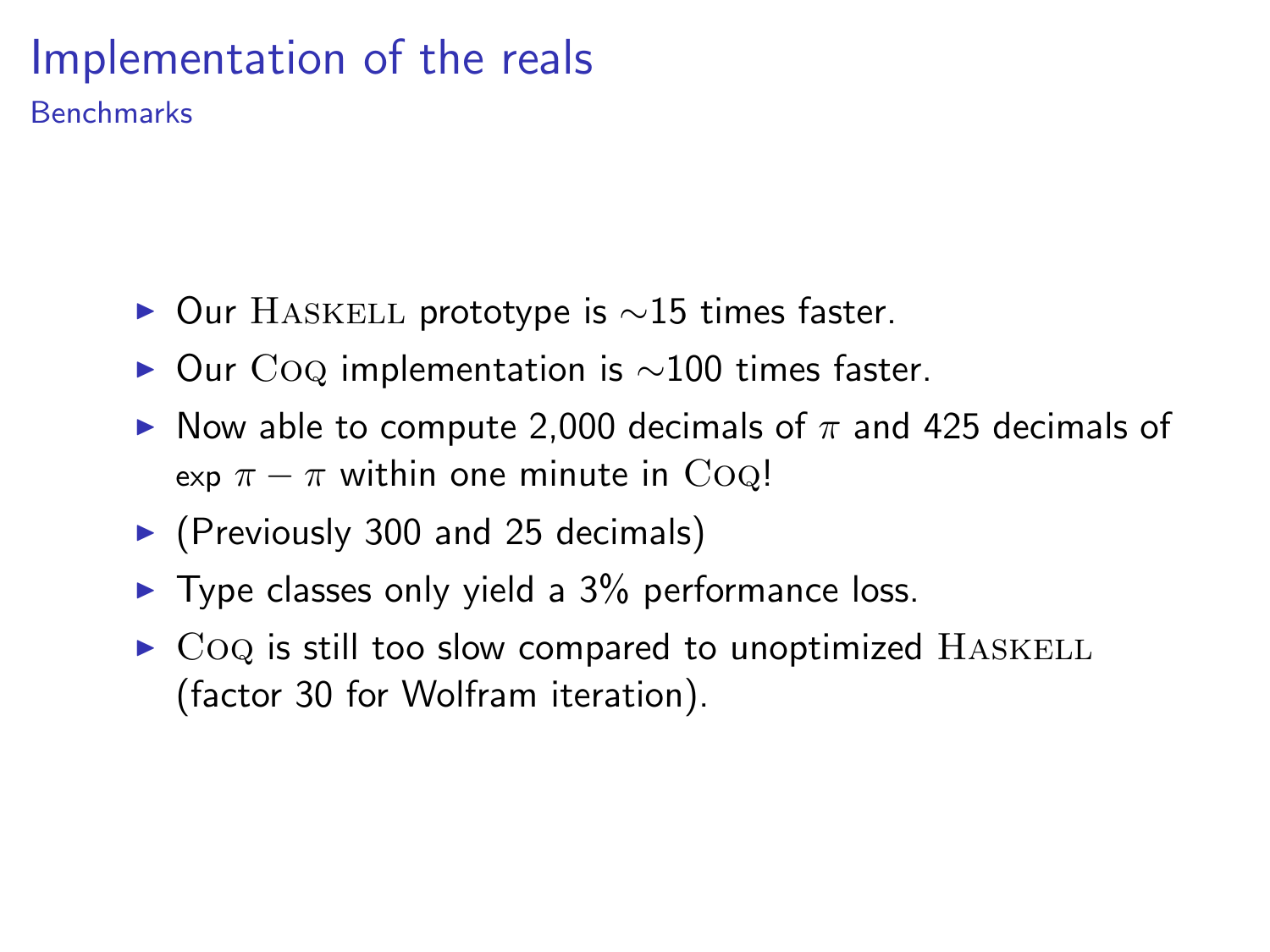Improvements

- $\blacktriangleright$  FLOCQ: more fine grained floating point algorithms.
- $\blacktriangleright$  Type classified theory on metric spaces.
- $\triangleright$  native compute: evaluation by compilation to  $OCAML$ .
- $\triangleright$  Newton iteration to compute the square root.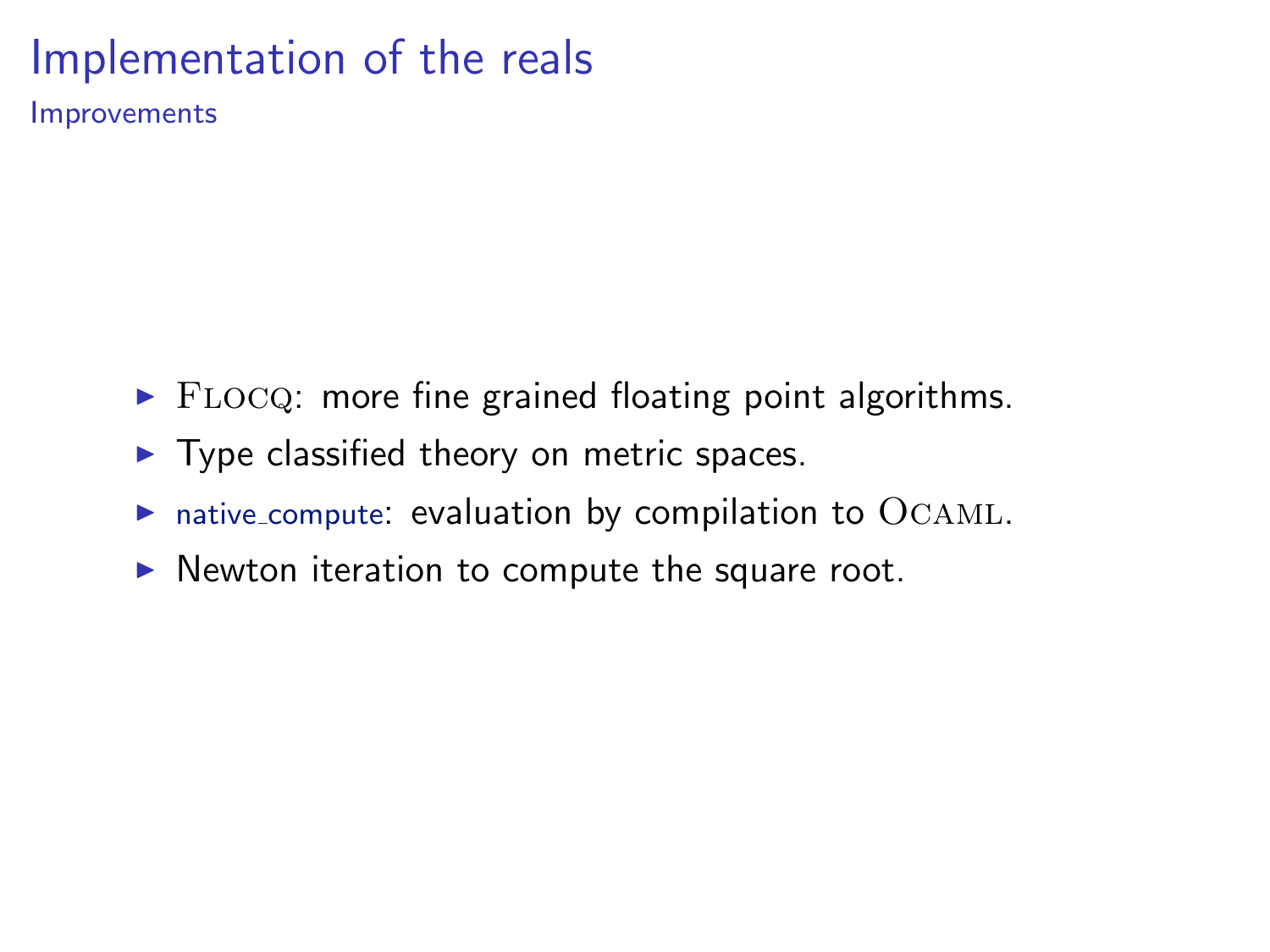## Conclusions

- $\triangleright$  Works well in practice.
- $\blacktriangleright$  Match mathematical practice.
- $\triangleright$  Abstract interfaces allow to swap implementations and share theory and proofs.
- $\blacktriangleright$  Type classes yield no apparent performance penalty.
- $\triangleright$  Nice notations with unicode symbols.
- $\triangleright$  Greatly improved the performance of the reals.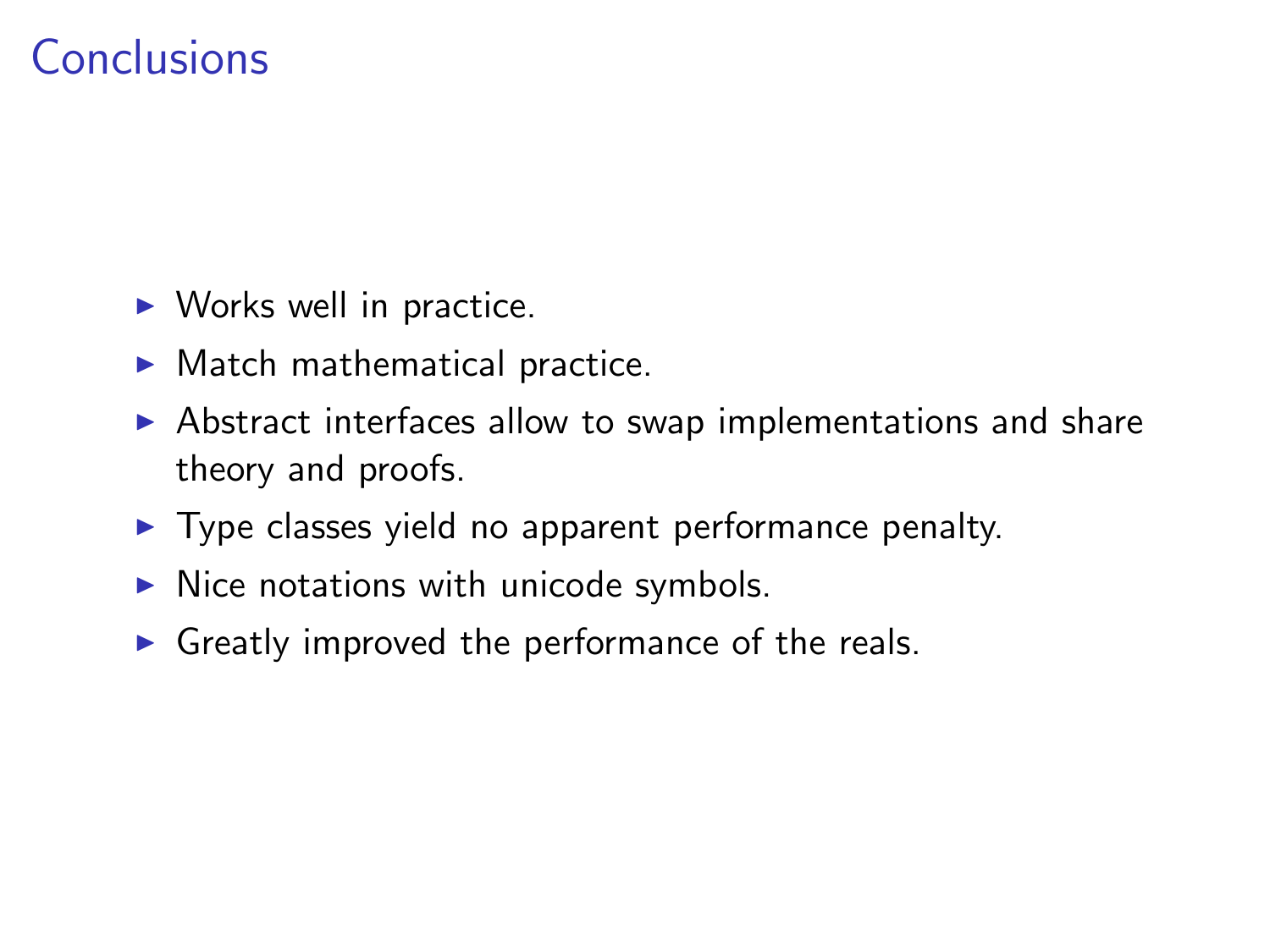### **Issues**

- $\blacktriangleright$  Type classes are quite fragile.
- $\blacktriangleright$  Instance resolution is too slow.
- $\triangleright$  Need to adapt definitions to avoid evaluation in Prop.
- $\triangleright$  Universe polymorphism (finite sequences as free monoid).
- $\triangleright$  Setoid rewriting with relations in Type.
- $\triangleright$  Dependent pattern match (quoting to UA-terms).